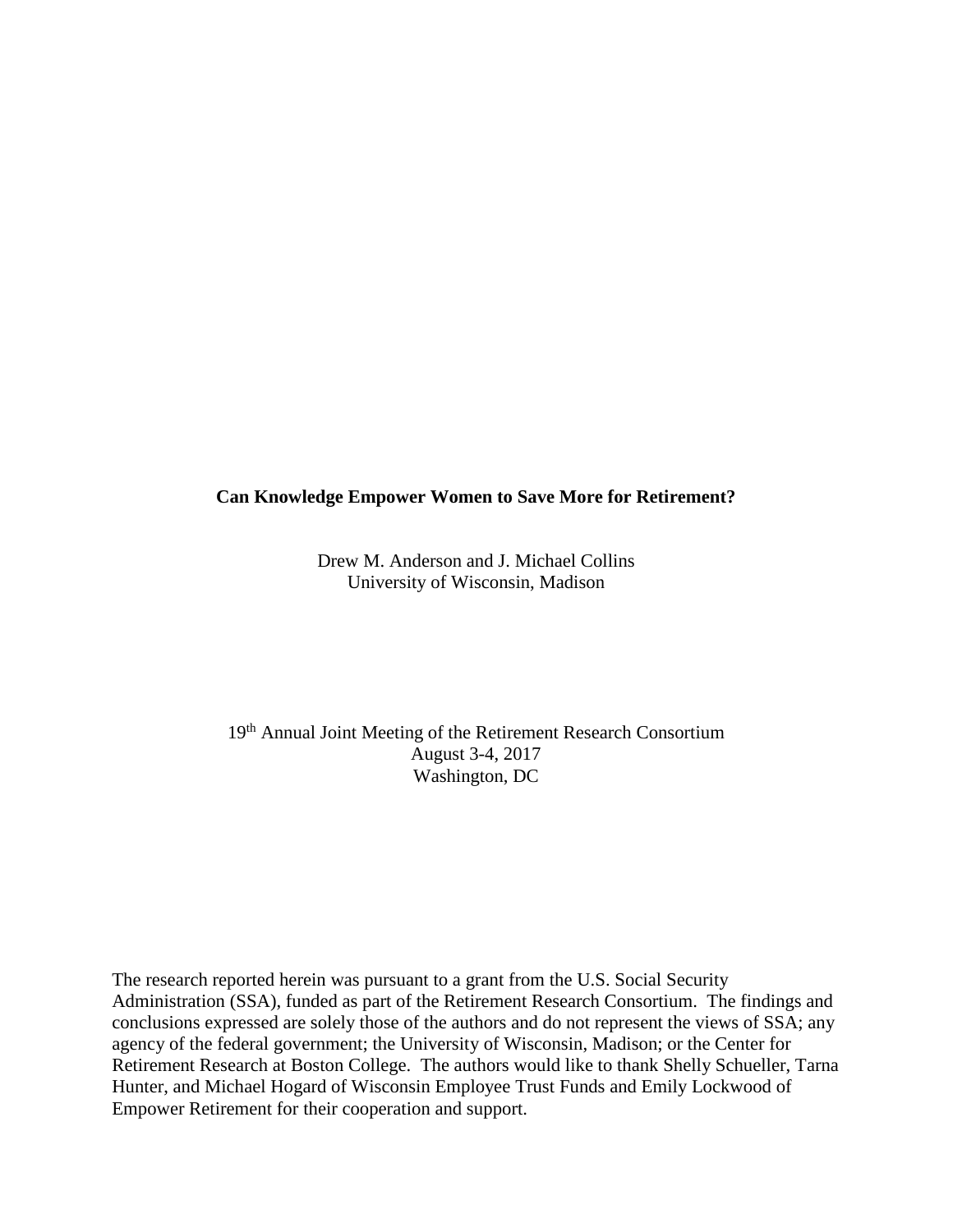### **Introduction**

Even though they live longer and therefore face higher costs during retirement, women save less for retirement. Women start at a disadvantage for wealth accumulation because of lower earnings and labor supply over their lifetimes (GAO 2007). This study focuses on a large public workforce where women also save a lower percent of their incomes and take on lowerreturn investments. A potential explanation for these gaps is that women have lower levels of financial literacy and engagement in household financial decisions (Lusardi and Mitchell 2008).

Financial literacy and engagement could be improved at relatively low cost, relative to changing lifetime earnings, labor supply, or health. Financial literacy cannot be shared among household members or passed on to survivors, making it all the more important for women who will spend long periods of retirement single. In general, financial education often has no effect on behavior, but a recent study showed that workplace financial education increased budgeting and saving, particularly among women (Collins and Urban 2016). This study examines the effects of an intervention targeted specifically to increase women's retirement savings through information and motivation.

In 2015, several state agencies in Wisconsin implemented a multi-media education effort called Embracing and Promoting Options for Women to Enhance Retirement (EMPOWER). We use monthly longitudinal data for a workforce of 31,000 employees for four years surrounding the program's implementation to detect divergence in the gender gap in retirement savings caused by EMPOWER. To isolate the effect of the program, we employ a triple-difference strategy comparing men to women, before and after implementation, at agencies that implemented the program versus others.

To our knowledge, this is the first study to employ large-scale administrative data on the retirement accounts of public-sector employees. Evidence on public-sector retirement savings has to date been based on household surveys that do not separate primary public retirement plans from supplementary deferred-compensation plans, an important savings instrument for publicsector workers. The EMPOWER program operated with very low marginal costs, and is likely to be portable to other contexts. Our empirical strategy has a strong claim to estimating causal effects of EMPOWER, conditioning out differences across agencies in both levels and trends of retirement savings.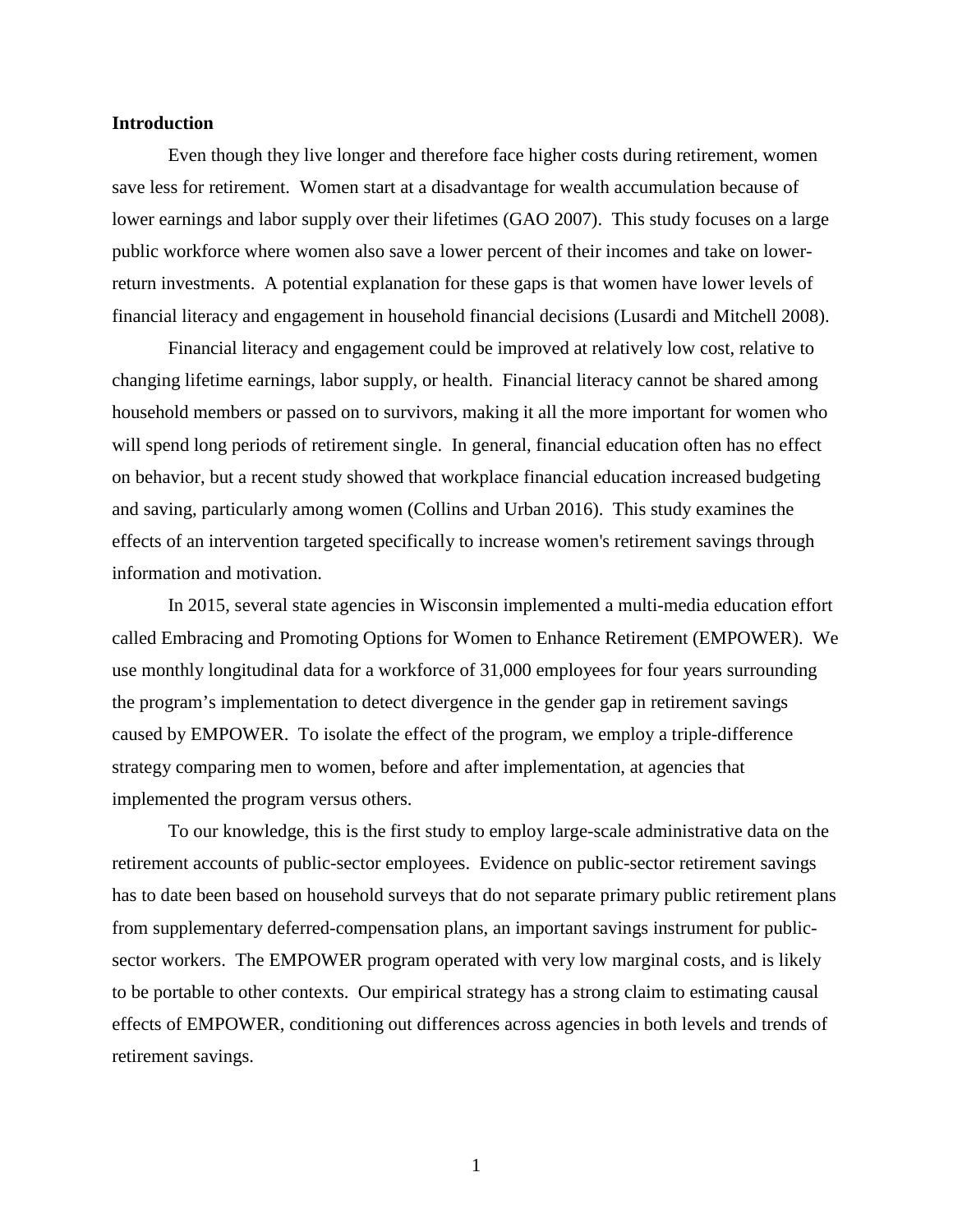We find that workplace financial education and peer-to-peer motivation increase retirement savings in this context. These workers are required to contribute to a pension fund, but 47 percent also participate in a deferred-compensation savings instrument similar to a 401(k), with the median participant contributing 1.6 percent of earnings each month. EMPOWER increased participation by 2.6 percentage points, closing the gender gap in participation by more than half. We subject this result to several robustness checks, and pre-existing trends explain some of the closing in the gender gap at EMPOWER agencies. There is not clear evidence that workers already participating contributed more of their incomes.

The remainder of the paper expands on the background, setting, empirical strategy, results, and overall conclusions.

#### **Gender Gaps in Retirement Savings**

l

Women face a different set of problems at the end of life than men do (Papke, Walker, and Dworsky 2008). Women tend to live longer than men, which means that they may need to have more set aside for their retirement years, and they may be facing those years alone. Accumulating savings is more difficult since women earn less than men at the same jobs, choose lower paying jobs, are more likely to work part-time, and take more time off of work to care for children and elders (Goldin 2014; Munnell 2004). In many contexts women also take less financial risk, and therefore earn lower returns on investments (Sundén and Surette 1998; Bajtelsmit, Bernasek, and Jianakoplos 1999; Bajtelsmit and Jianakoplos 2000; Dwyer, Gilkeson, and List 2002; Charness and Gneezy 20[1](#page-2-0)2).<sup>1</sup> To overcome all of these disadvantages, women must contribute a larger percentage of their earnings toward retirement savings. Hindering this process are higher expenditures on healthcare and student loan payments (Dieleman et al. 2016; AAUW 2017).

Recent evidence shows that women's savings are catching up. Using data from the March Current Population Survey (CPS), Copeland (2014) measured the percent of wage and salary workers ages 21 to 64 who participated in an employer-based retirement plan. The gap between men and women closed from 10.3 percentage points in 1987 to 0.5 percentage points in 2013. More recent administrative data on millions of private-sector workers eligible for definedcontribution workplace plans show women are 7 percentage points *more* likely to save, and save

<span id="page-2-0"></span><sup>&</sup>lt;sup>1</sup> Other studies find no difference by gender, including Papke (1998) and Papke (2003).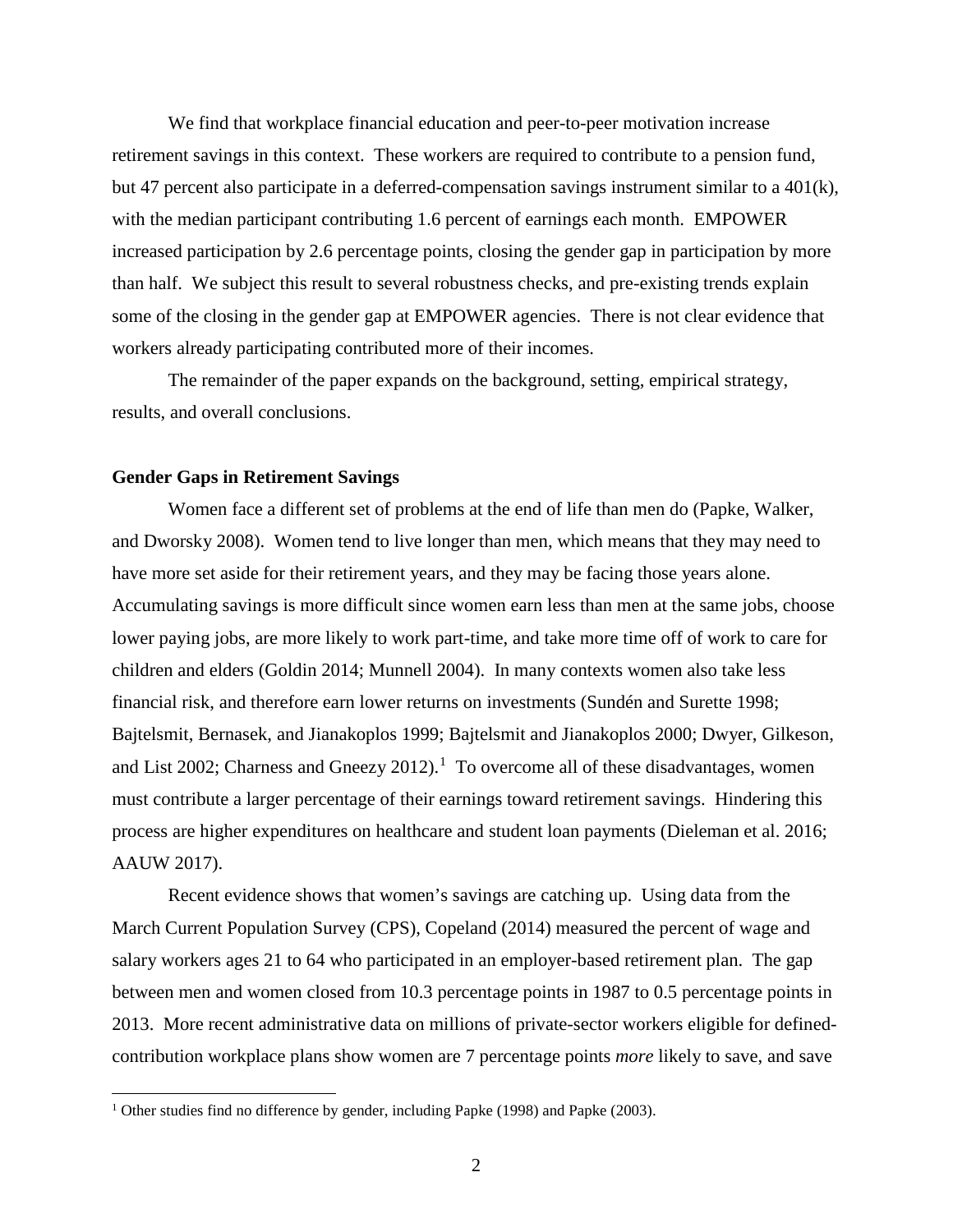0.4 percentage points *more* of their earnings (Young 2015; Fidelity Investments 2017). One factor helping close the gender gap and raise rates of participation overall is auto-enrollment in savings (Young 2015).

The remaining gaps in participation between men and women were largest among publicsector workers (Copeland 2014). In the public sector, workplace plans are much more commonly offered (82 percent versus 51 percent) and are much more likely to be mandatory defined-benefit plans (Munnell et al. 2011; Copeland 2014). This implies that the remaining gap in participation between men and women arises from differential participation in elective plans, such as in states where optional defined-contribution programs are the primary plan, or where workers participate in supplemental deferred-compensation plans. The survey data available in both the CPS and the Survey of Consumer Finances do not clearly separate these two publicsector options for saving in deferred-compensation plans. In Wisconsin, nearly half of the public workforce participates in deferred compensation, above and beyond required contributions to their pensions. Auto-enrollment in these supplemental savings seems unlikely in the presence of required pension contributions, meaning supplemental saving decisions are left up to workers.

Deciding to save is clearly positively correlated with financial knowledge (Fernandes, Lynch, and Netemeyer 2014; Lusardi and Mitchell 2014). Therefore gender gaps in saving may be exacerbated by gaps in knowledge and motivation. Evidence from a special 2004 supplement to the Health and Retirement Study (HRS) shows that women nearing retirement have low levels of financial literacy and are unlikely to have planned for retirement at all (Lusardi and Mitchell 2008). Similar results are found in the National Financial Capability Study (Bucher-Koenen  $2016$  $2016$ ).<sup>2</sup>

The consequences of lower saving, and the role of information in increasing savings, are less clear (Munnell, Rutledge, and Webb 2014). Using a life-cycle model of financial behavior, most Americans' levels of saving do not appear too low to support consumption during retirement (Scholz, Seshadri, and Khitatrakun 2006; Gale, Scholz, and Seshadri 2009). However, the results of some interventions call into question whether households are actually choosing lower levels of saving. Auto-enrollment in retirement plans should not change behavior if households are optimizing, but auto-enrollment does increase savings (Beshears et al.

l

<span id="page-3-0"></span><sup>2</sup> In a more detailed but smaller-scale survey, self-assessments of financial preparedness were similar between men and women (Prudential Research 2015).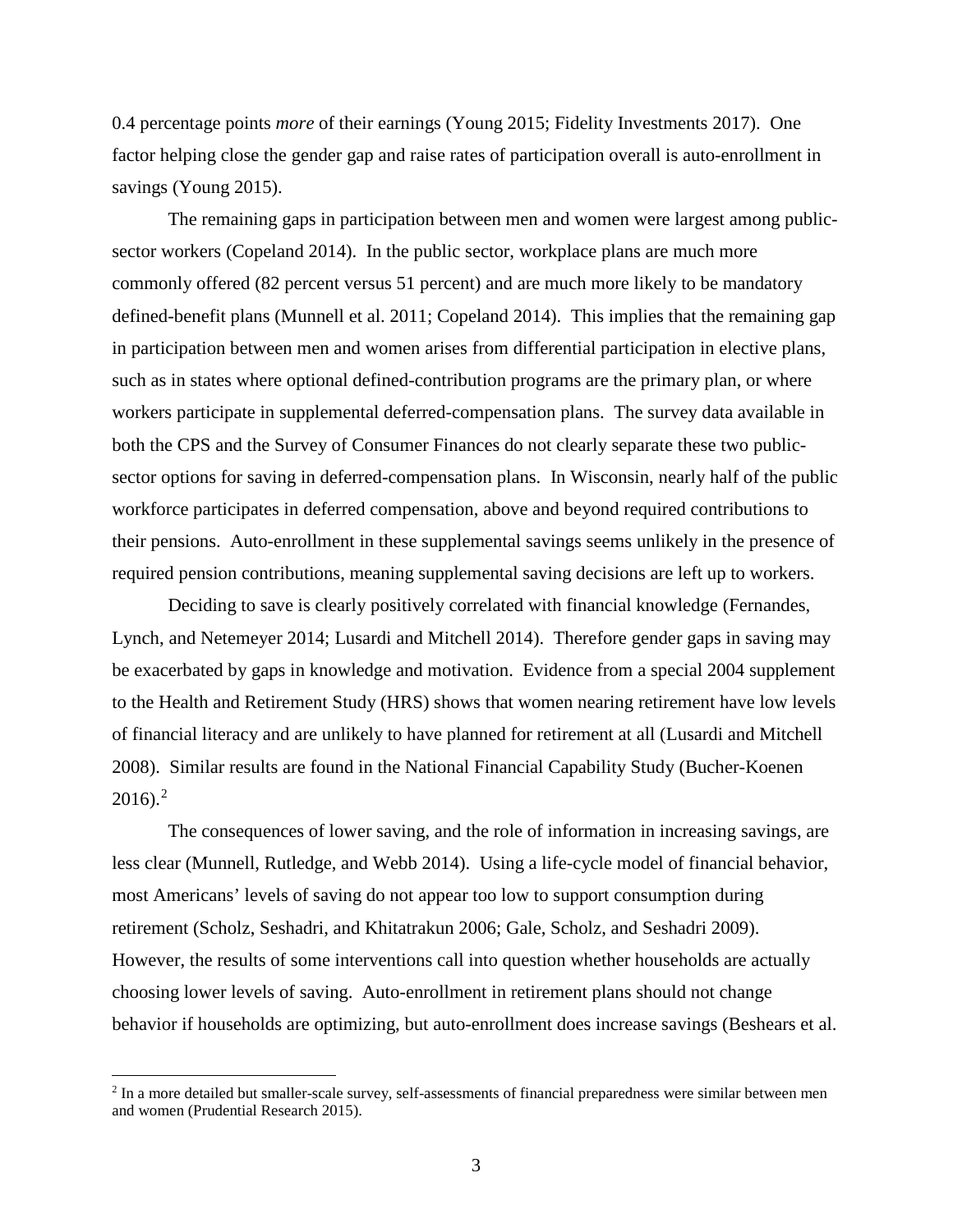2009). At the same time, interventions intended to increase financial literacy in general have little to no effect on behavior (Fernandes, Lynch, and Netemeyer 2014).

Evidence on the power of workplace financial education in particular is somewhat more promising (Lusardi and Mitchell 2007). Studying workplace financial education that was delivered to men and women, Clark et al. (2006) found women were more likely to plan to increase contributions, while Collins and Urban (2016) found women actually do increase contributions at higher rates. Other notable studies of workplace financial education find no difference in impacts for men and women, or do not examine gender differences but find impacts could be largest for those who save the least (Bernheim and Garrett 2003; Duflo and Saez 2003). Lusardi and Mitchell (2008) call for educational programs that are long-term, and specifically address women's preferences and saving needs, but to our knowledge no such program has been directly evaluated until now.

### **Efforts to Close Gender Gaps in Wisconsin**

# *Wisconsin State Workers*

The Wisconsin state workforce is employed at a variety of central and statewide employers. This study focuses on 20 of the largest non-school employers. The Department of Employee Trust Funds provided administrative data for all retirement system eligible employees in each month from April 2013 through April 2017. The data include personal characteristics, yearly labor supply and earnings, and monthly participation in retirement accounts.

Table 1 displays characteristics of these state agencies in March 2015 before the implementation of the EMPOWER financial education program. The agencies are grouped based on whether they participated in EMPOWER, and then sorted by employee size.

The agencies are diverse in terms of size, wages, and demographics, but there are no systematic differences between the EMPOWER group and comparison agencies. Employee size varies from a low of 120 to seven organizations with more than 1,000 employees. Median wages overall are \$23.39 per hour. While the workforce is balanced between men and women overall, the gender breakdown varies widely by agency, with women comprising over two thirds of health- and education-related agencies Health Services, Veterans' Affairs, Children and Families, and the Public Instruction. Two of the largest employers, Corrections and Natural Resources, are majority men. Overall there is a correlation of negative 0.24 between median wage and percent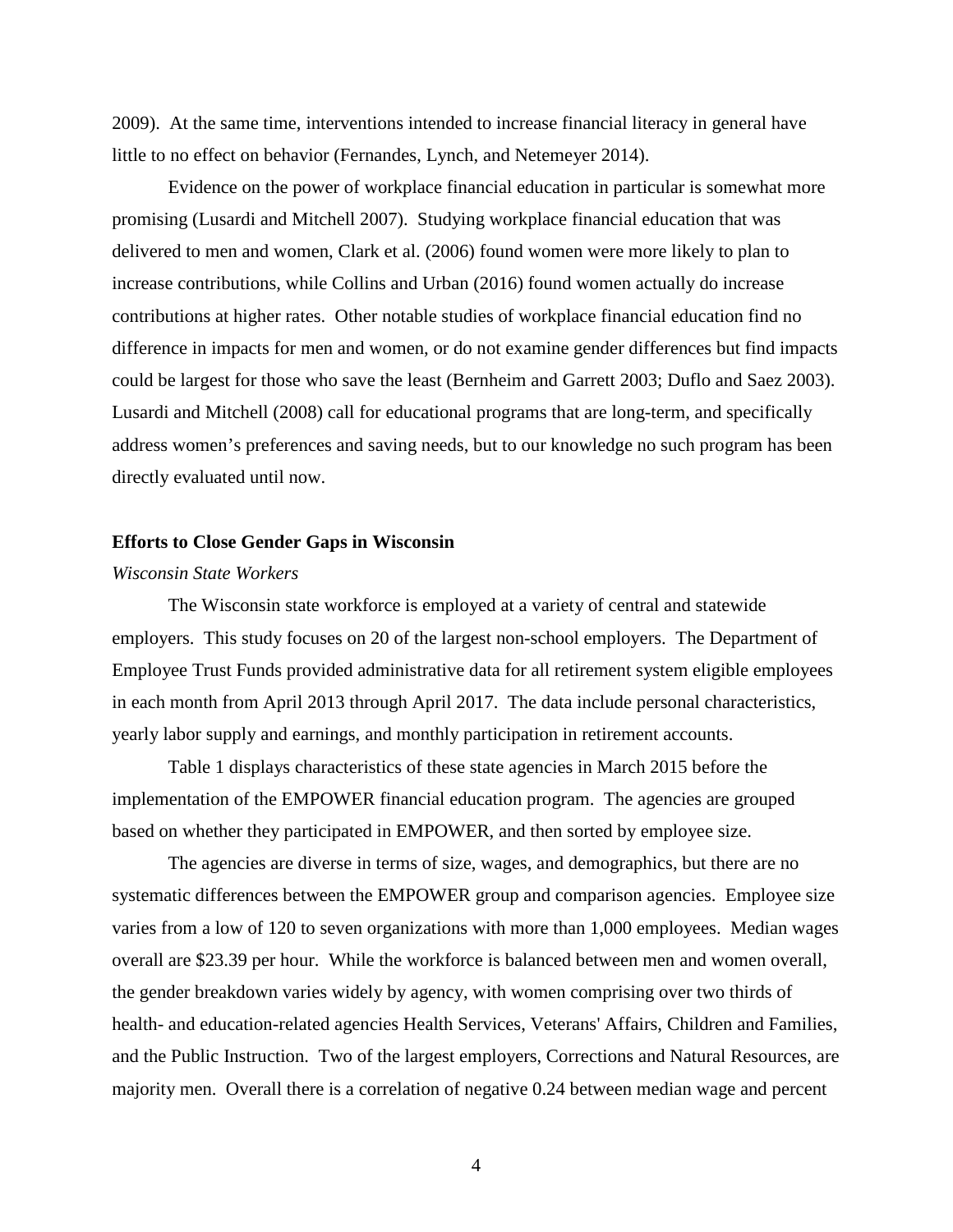women across employers, but the relationship is not monotonic. The median age is 45 with a median tenure on the job of 12 years, with slight variations by agency.

| Agency                               | <b>Employees</b> | Median<br>wage $(\$)$ | Women (%) | Median<br>age | Median<br>tenure<br>(yrs.) |
|--------------------------------------|------------------|-----------------------|-----------|---------------|----------------------------|
| Overall                              | 30,580           | 23.39                 | 50.1      | 45            | 12                         |
| <b>EMPOWER-participating</b>         |                  |                       |           |               |                            |
| <b>Health Services</b>               | 5,830            | 21.38                 | 65.1      | 45            | 9                          |
| Transportation                       | 3,340            | 26.95                 | 38.2      | 46            | 14                         |
| Administration                       | 920              | 32.22                 | 39.6      | 51            | 14                         |
| Agriculture, Trade, Cons. Protection | 600              | 24.54                 | 47.2      | 47            | 11                         |
| <b>Military Affairs</b>              | 440              | 18.65                 | 29.2      | 49            | 8                          |
| <b>Employee Trust Funds</b>          | 250              | 28.49                 | 58.5      | 49            | 10                         |
| Insurance                            | 140              | 30.36                 | 52.1      | 52            | 14                         |
| Housing and Econ. Development        | 140              | 32.78                 | 60.8      | 50            | 13                         |
| <b>Financial Institutions</b>        | 120              | 29.60                 | 51.6      | 48            | 11                         |
| Non-participating                    |                  |                       |           |               |                            |
| Corrections                          | 9,550            | 21.93                 | 42.0      | 44            | 13                         |
| <b>Natural Resources</b>             | 2,750            | 26.06                 | 35.0      | 46            | 14                         |
| <b>Workforce Development</b>         | 1,610            | 21.38                 | 64.6      | 47            | 10                         |
| <b>Veterans' Affairs</b>             | 1,320            | 17.29                 | 79.8      | 46            | 6                          |
| Revenue                              | 1,050            | 26.38                 | 52.5      | 49            | 13                         |
| <b>Children and Families</b>         | 730              | 25.23                 | 78.6      | 44            | 8                          |
| <b>Public Instruction</b>            | 650              | 28.38                 | 66.5      | 47            | 13                         |
| Justice                              | 620              | 29.38                 | 57.2      | 42            | 12                         |
| Safety and Professional Services     | 200              | 26.28                 | 51.5      | 51            | 13                         |
| <b>Investment Board</b>              | 160              | 71.54                 | 41.1      | 44            | 8                          |
| <b>Public Service Commission</b>     | 150              | 32.98                 | 49.0      | 50            | 16                         |

Table 1. Wisconsin state agencies

Source: Wisconsin Employee Trust Funds. Includes all Wisconsin Retirement System eligible employees as of March 2015.

The state of Wisconsin offers two main retirement savings programs for its employees, in addition to Social Security: the Wisconsin Retirement System (WRS) and Wisconsin Deferred Compensation (WDC).

WRS is a mandatory pension program with defined-benefit and defined-contribution elements (http://etf.wi.gov/publications/et8901.pdf). In 2017 workers contribute 6.6% of before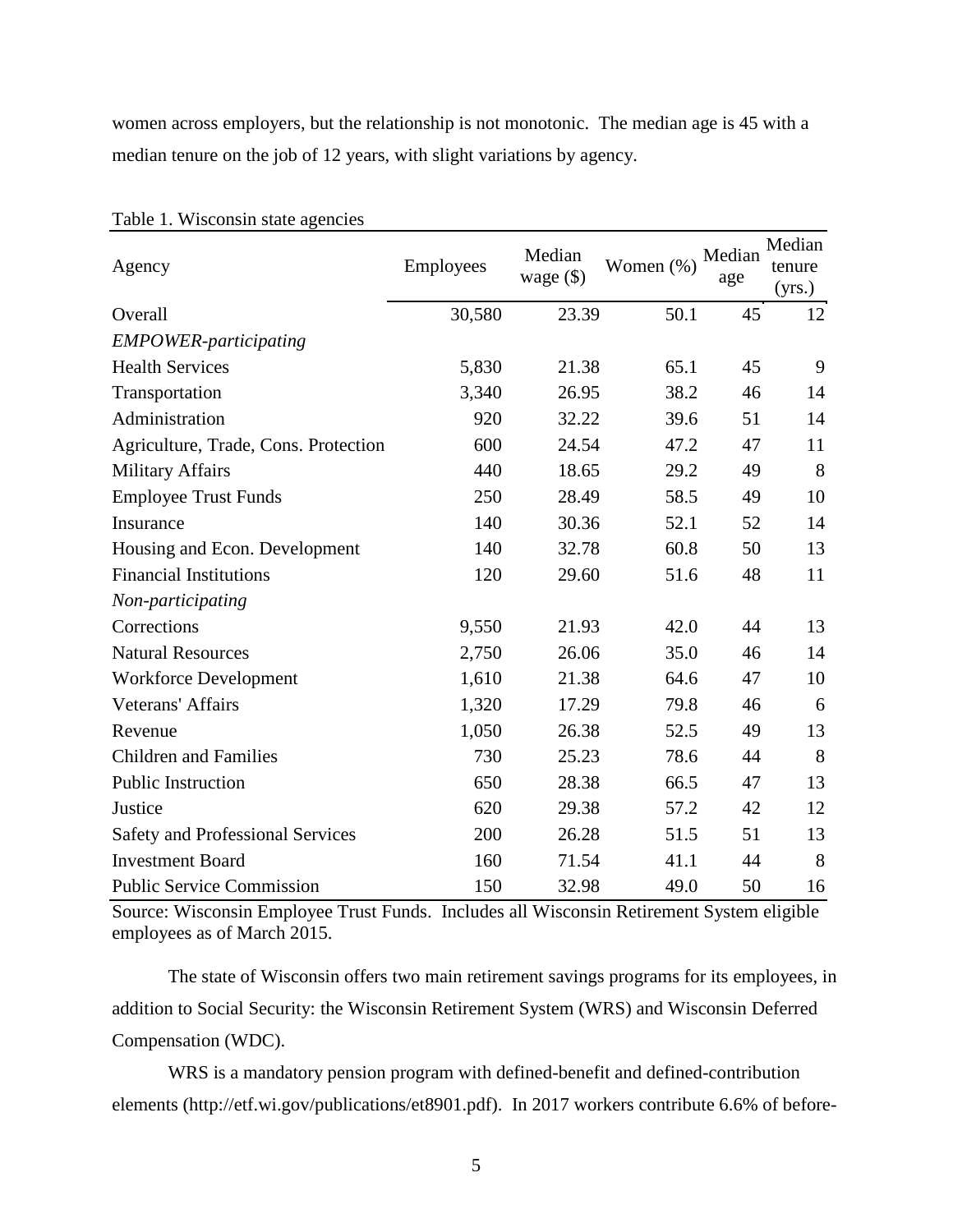tax income with a full employer match. Additional non-matched contributions are optional. By default, all contributions are invested in a "fully diversified, balanced" Core Fund with mostly equities, but workers can elect to invest half of their contributions in a Variable Fund with greater risk. Retirees are entitled to a benefit which is the higher of two formula-based calculations, one based on the three highest years of earnings and the other based on the balance of employee and employer contributions. Our data include an indicator for participation in the Variable Fund, and a yearly overall balance, but we cannot identify when workers provide additional non-matched contributions.

In addition to the WRS, WDC provides the opportunity for supplemental savings under Section 457 of the Internal Revenue Code (http://etf.wi.gov/publications/et8904.pdf). Workers can make either pre-tax or post-tax (Roth) contributions of up to \$18,000 per year, with additional "catch-up" amounts for workers over 50. Participants can invest contributions across 6 target date funds and 16 options in the core investment spectrum, as well as thousands of mutual fund choices through a self-directed brokerage option. Retirement benefits can be received as a lump-sum or annuity. Our data include monthly deferrals and balances to pre- and post-tax WDC plans.

As a governmental 457 plan, the WDC is similar to a 401(k) for a private-sector worker, but is more flexible. First, 457 balances can be withdrawn before retirement with no penalty (though taxes must be paid at withdrawal of pre-tax accounts). Second, 457 contributions are not coordinated with 401(k) contributions, meaning 401(k) contributions by the worker or spouse do not count toward the yearly limit.

#### *Gender Gaps at Wisconsin State Agencies*

Wisconsin bears out several of the overall trends noted in prior research: women earn less, are less likely to take on investment risk, are less likely to participate in retirement savings, and save lower percentages of income when they do participate. The gender gaps persist after controlling for observable characteristics.

At nearly every agency, the median man earns more than the median woman. Figure 1 shows box plots of yearly earnings by agency. The agencies are grouped as in Table 1, by participation in EMPOWER and then sorted by employee size. Earnings are calculated based on employee average hourly earnings over the study period, and scaled to a full-time full year of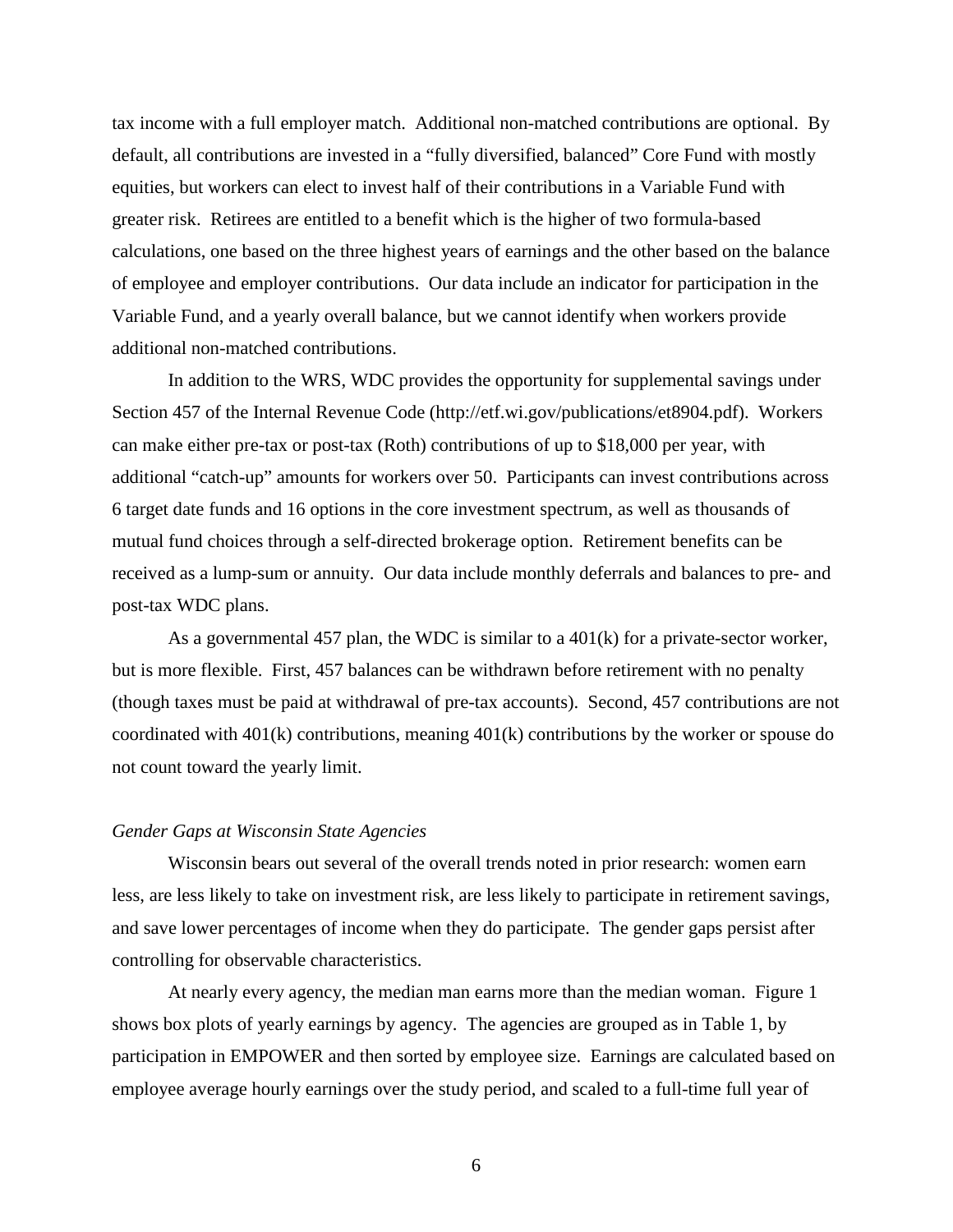work for each employee. The box spans the interquartile range with a line at the median. The whiskers extend to the adjacent values, which are the minimum and maximum observations, that are still within 1.5 interquartile range lengths outside the interquartile range. The plots display workers employed in March 2015, and are also divided by gender within each agency. In most cases each quantile for men is higher than each quantile for women at the same agency. The graph excludes the State of Wisconsin Investment Board, which has much higher earnings than other agencies and also has a large gender gap.





Source: Wisconsin Employee Trust Funds. Includes all Wisconsin Retirement System eligible employees as of March 2015.

The gender wage gap is not completely explained by observables. In raw averages, women earn \$4,640 less for a full-time full year, or 91.6 cents on the dollar compared to the average earnings among men. After controlling for individual age, tenure, employer, marital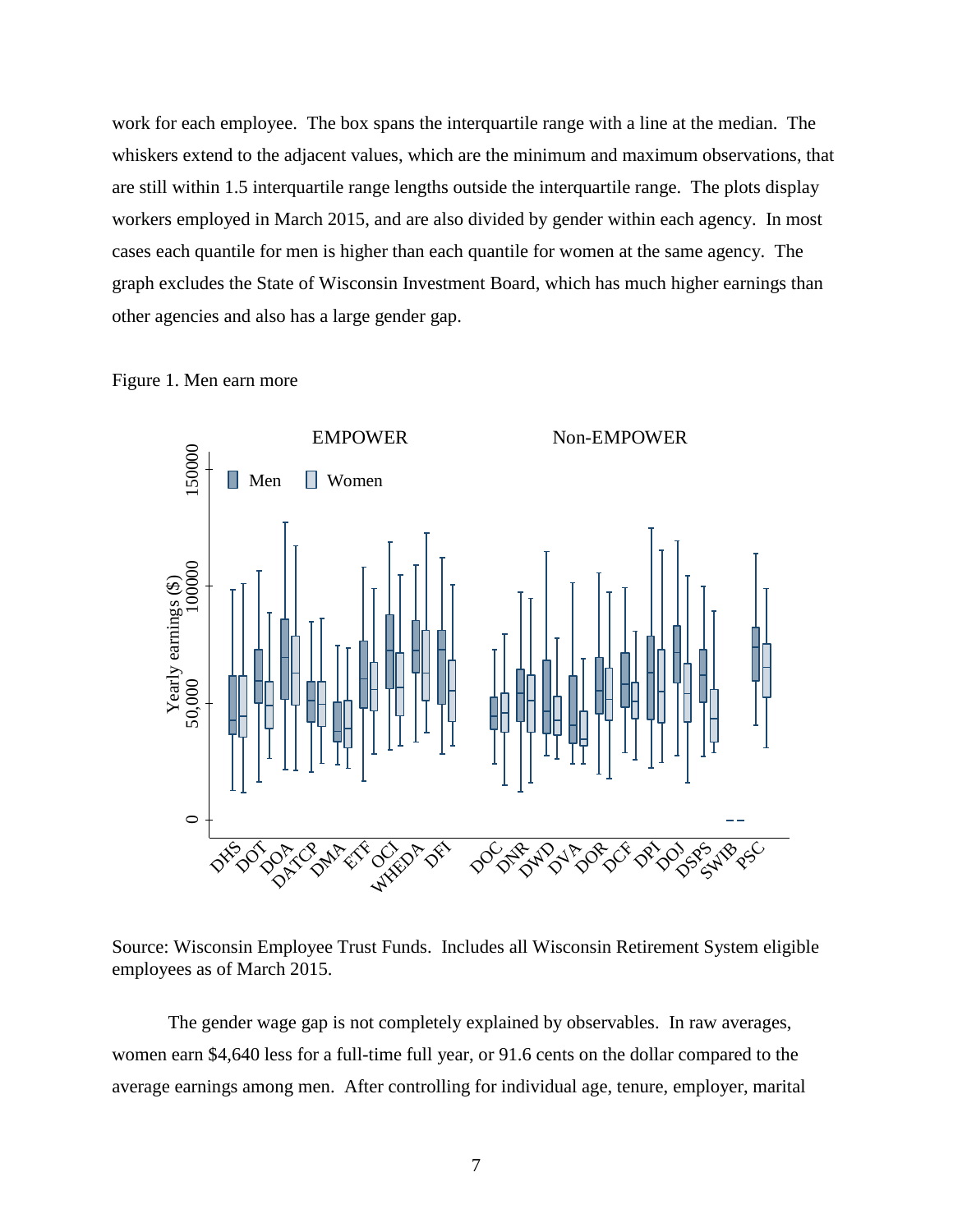status, race, and part-time status in a regression, the estimated effect of gender is \$4,210, implying women earn 92.4 cents on the dollar. Additional relevant characteristics such as education are not observed in these data.

Men take more investment risk. Figure 2 shows percent participation in the WRS Variable Fund for investing pension balances. The gender gap is present at nearly all agencies. Overall, women are 2.3 percentage points less likely to participate, at 19.0 percent compared to a 21.3 percent participation among men. After regression controls (as described above) this difference falls to 1.4 percentage points.





Source: Wisconsin Employee Trust Funds. Includes all Wisconsin Retirement System eligible employees as of March 2015.

Men are more likely to participate in WDC, and contribute higher amounts when they do participate. Gender gaps in WDC savings are shown in more detail, including trends over time,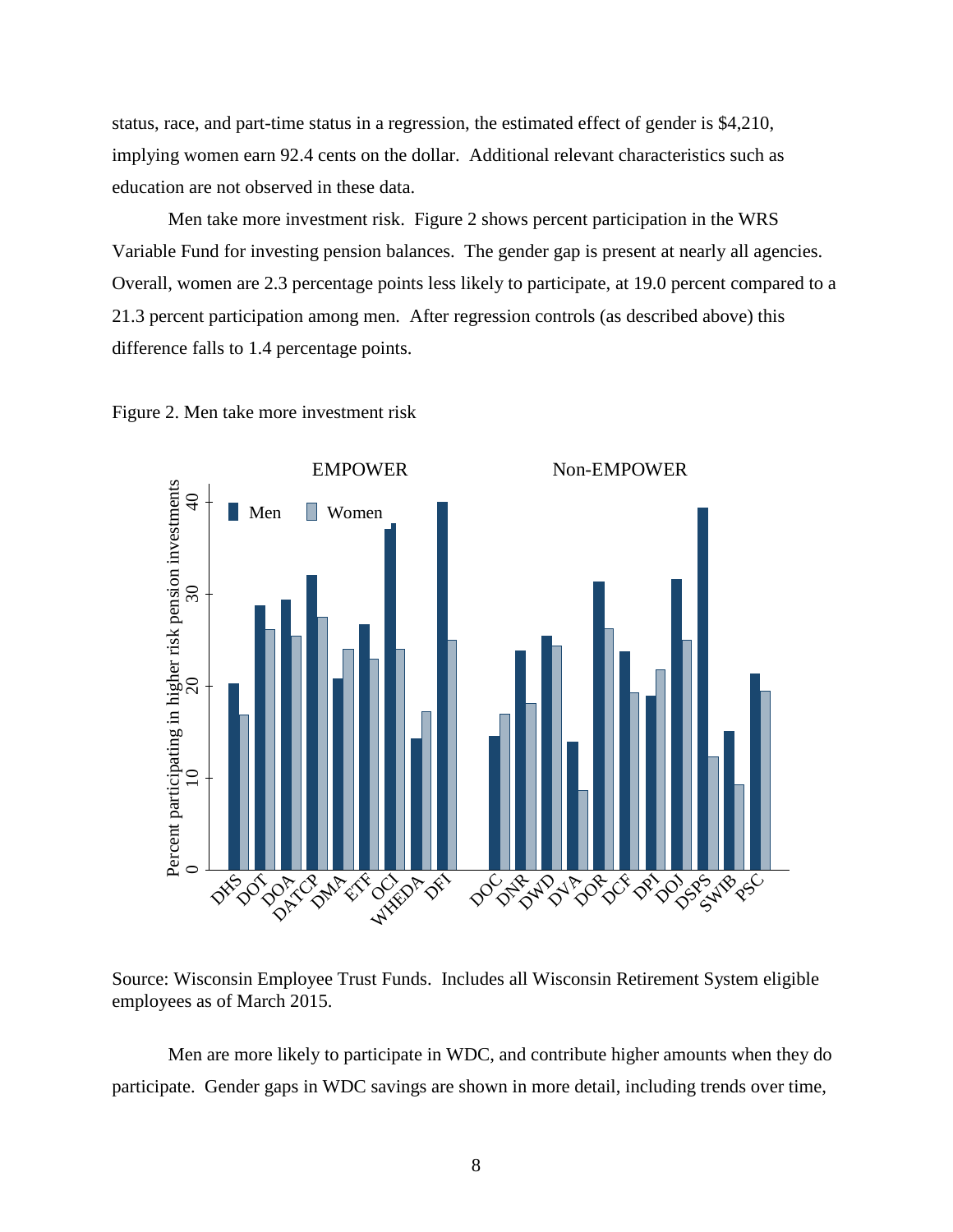in the triple difference analysis below. These gaps provided the motivation for the EMPOWER financial education and motivation program.

#### *Embracing and Promoting Options for Women to Enhance Retirement (EMPOWER)*

Wisconsin Employee Trust Funds administers the state pension fund as well as definedcontribution plans for state employees, and became aware of gender gaps in retirement contributions. They set about researching causes and potential solutions in collaboration with researchers from the University of Wisconsin-Madison (Holden and Kock 2012). The result of this effort was the development of EMPOWER program.

The EMPOWER program was presented to representatives of each agency at meetings of Affirmative Action Committee chairs. These committees are tasked with looking for and remedying inequalities by race/ethnicity, gender, age, and other personal characteristics. Each individual representative had the discretion to decide whether employees at their agency could benefit from EMPOWER. We show below that agencies taking up EMPOWER did have larger gender gaps in retirement savings on average. However our triple-difference approach controls for level differences in gender gaps, and is only threatened by changes in gender gaps that are cotimed with EMPOWER.

At employers where EMPOWER was chosen for implementation, monthly checklists were created, committing the employer to undertake communications and events in each month for an eight-month span. For all participating employers, implementation began in April 2015.

EMPOWER delivers facts, motivation, and challenges to participations through multiple media over the span of a few months. Each agency had a representative assigned to send short weekly emails with links to website and videos, post posters and literature around the office, field questions from employees about EMPOWER, and to coordinate events. The central events were hosted during lunch at work. They were well attended, even though no incentive or meal was provided. Figure 3 and Figure 4 provide some examples of EMPOWER educational materials.

Fidelity of implementation varied across agencies. Wisconsin Employee Trust funds collected data on EMPOWER activities at each participating agency, but activity reporting also varied in consistency. In summary, about half were considered to have fully implemented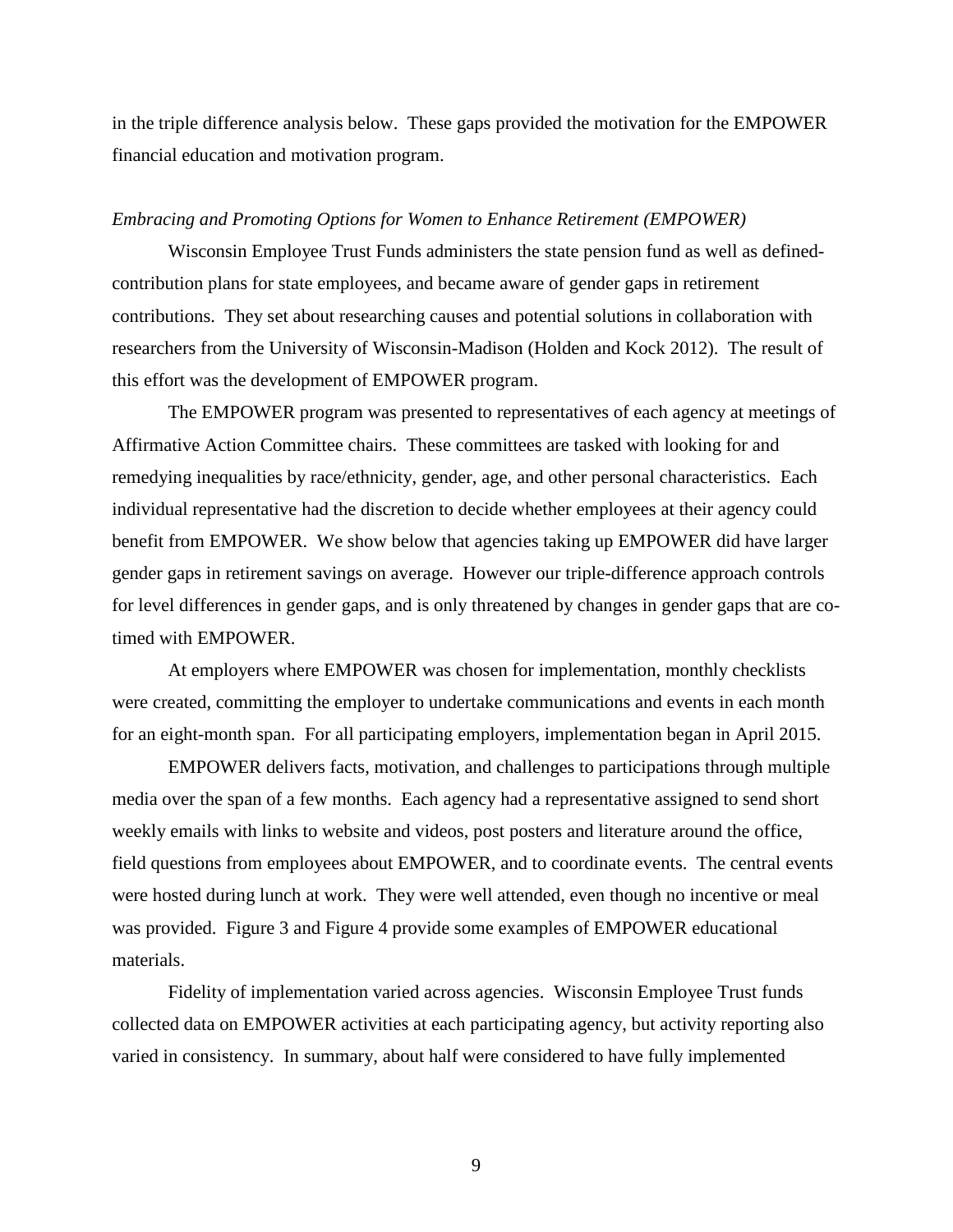EMPOWER, while others partially implemented it and/or supplemented assigned activities with their own measures.



Figure 3. Promotional poster

Source: Wisconsin Employee Trust Funds.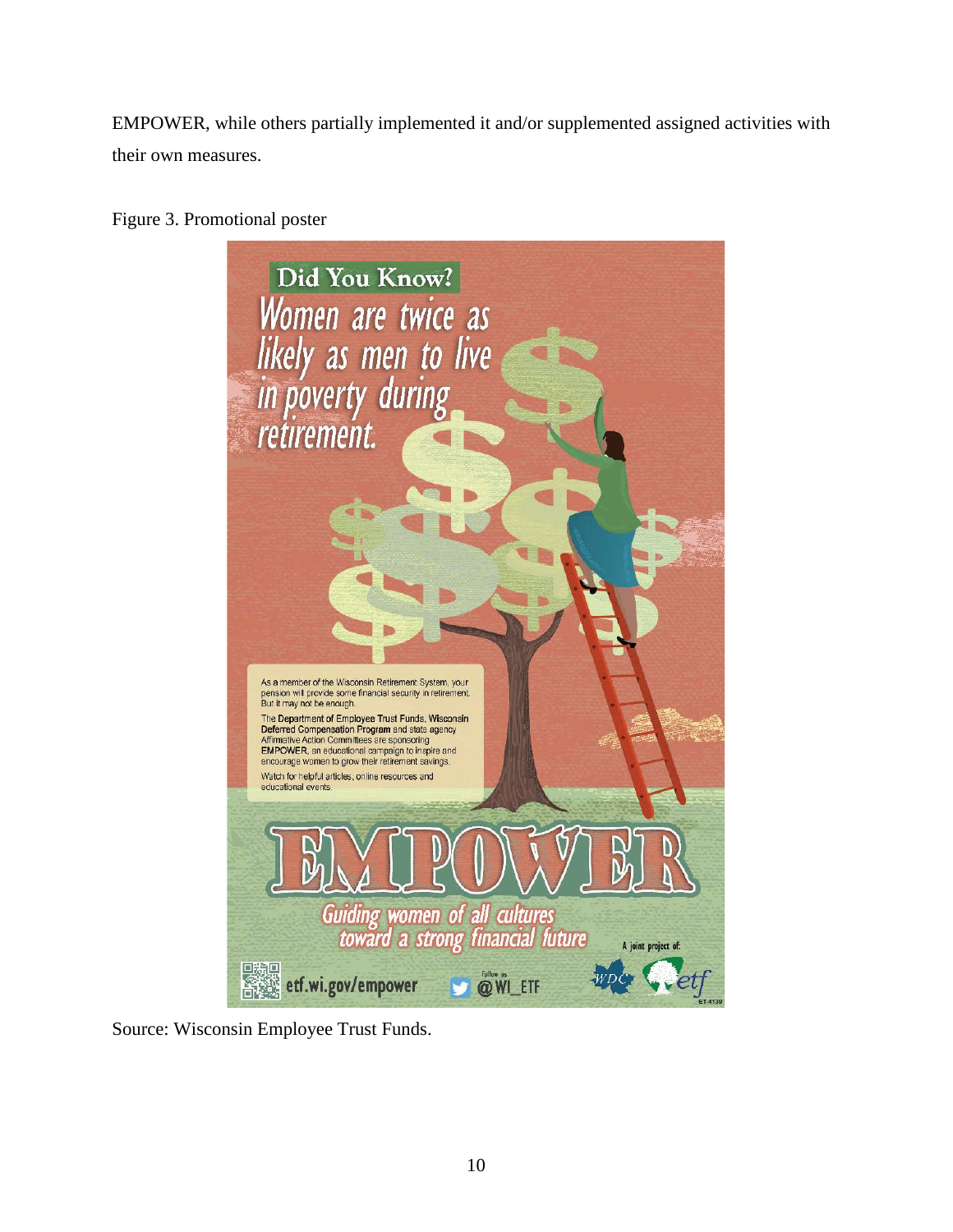



Source: Wisconsin Employee Trust Funds.

The theory of change of EMPOWER is that peers are an effective medium for information and motivation, especially women talking to other women co-workers. This theory emerged from surveys and focus groups conducted by Holden and Kock (2012). Studies in behavioral finance show people are averse to talking about finances, especially deficits or negative outcomes (Karlsson, Loewenstein, and Seppi 2009). EMPOWER could combat this "ostrich effect" by enforcing the norm that talking about finances is accepted and encouraged. EMPOWER materials pointed out deficits in women's preparation for retirement, but always offered ways to move toward planning and saving.

In response to EMPOWER, households could take several actions. However the most likely, proximate, and a relatively low-risk action is to increase savings in WDC. Since there are tax advantages and no penalties for withdrawal, saving in WDC has a mix of positive features. It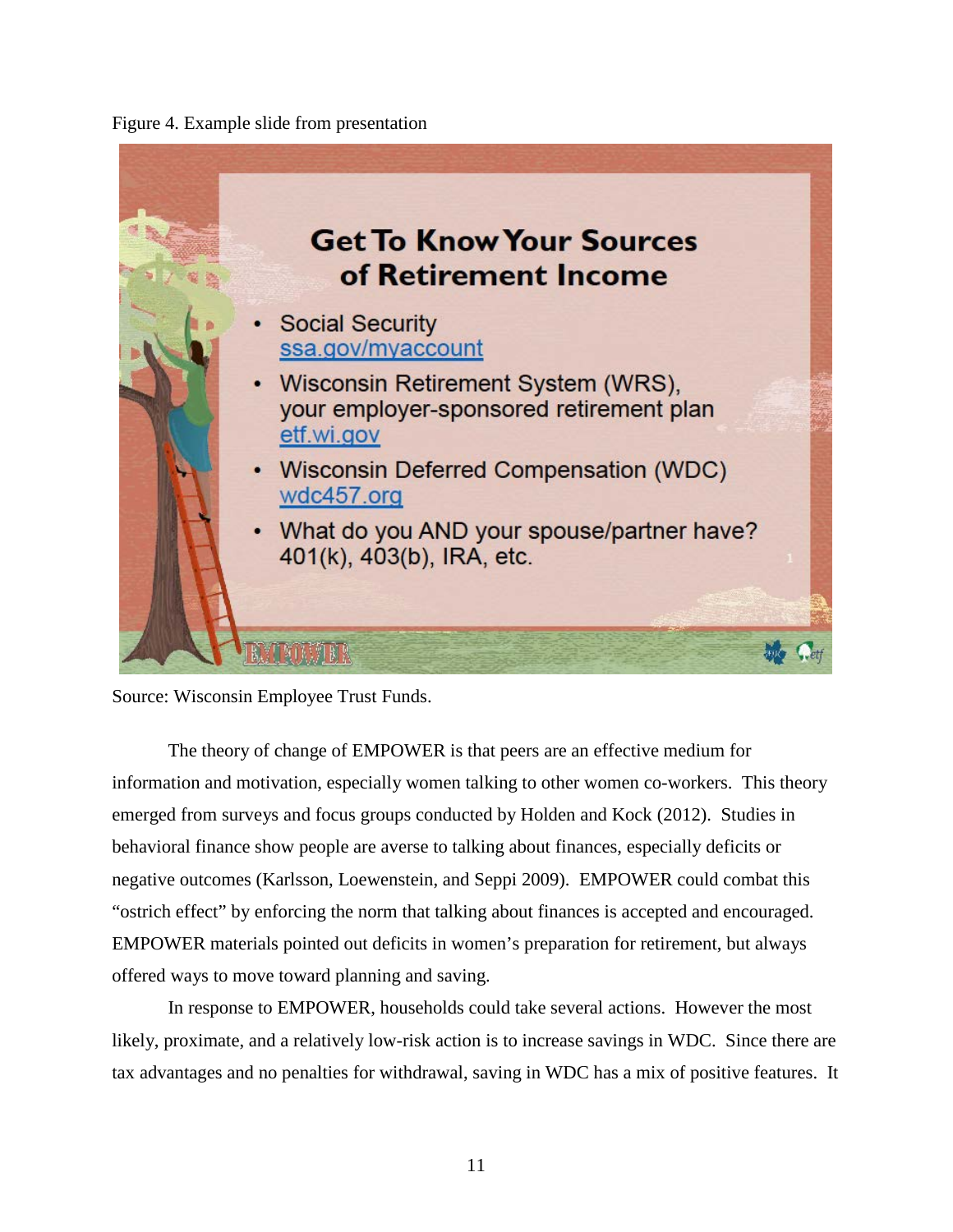has the flavor of long-term, automated savings endorsed by the workplace, but the flexibility of short-term liquid savings available in emergencies.

The next section discusses our strategy for measuring behavioral responses among EMPOWER's target population.

#### **Estimating the Effects of EMPOWER**

The selection and rollout of EMPOWER financial education at the agency level allow for estimation of the causal effect of the program, without the selection bias that would be present if individuals sought out the program themselves. As discussed above, the program was selected by individual community representatives at 9 of the 20 large employers, who then coordinated to begin the program together in April 2015 and to continue it over the following months. The program was directed specifically to women. The key outcomes affected by financial education are participation in WDC, and amount contributed among participants.

We will compare the EMPOWER target population to other workers not exposed to EMPOWER: women employed at other agencies, the same employees before the implementation of the program, and men employed at the same agencies. This triple-difference strategy measures whether the gender gap in savings closed after EMPOWER was introduced, relative to the gap at places where EMPOWER was not introduced. We first present this graphically, then estimate the implied triple-difference effect. We include successive rounds of covariates, trends, and fixed effects to condition out potential confounders. We also look for heterogeneous effects during the post-implementation period and across types of individuals.

The triple-difference can be estimated as a linear combination of eight cell means interacting men/women, before/after, and EMPOWER/never EMPOWER. The following equation produces the exact same estimate, as the coefficient on a triple-interaction term, and allows for the addition of various other terms as controls. Equation (1) models retirement savings choices  $Y_{it}$  for individual *i* in month *t* employed at agency  $E(it)$ , as a function of indicators for gender (female  $F_i$ ), whether the agency ever participated in EMPOWER (treatment  $T_{E(it)}$ , and whether the month is April 2015 or later (post-implementation  $P_t$ ).

$$
Y_{it} = \rho T_{E(it)} F_i P_t + \eta_1 T_{E(it)} F_i + \eta_2 T_{E(it)} P_t + \eta_3 F_i P_t + \gamma T_{E(it)} + \zeta F_i + \delta P_t + \varepsilon_{it} \tag{1}
$$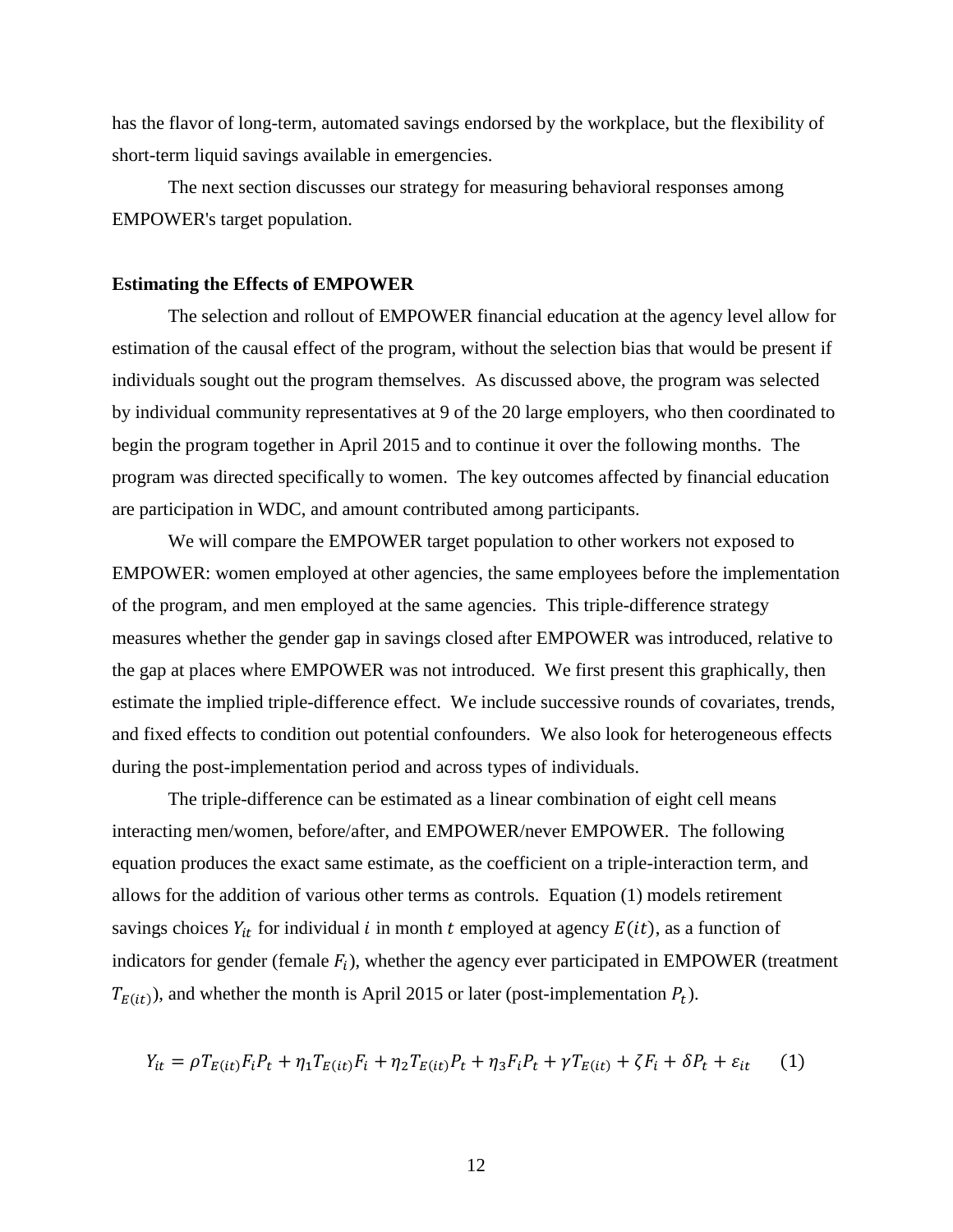The data constitute an unbalanced panel, because workers enter and leave. The workforce in a given month is roughly 31,000, which is stable over the 49-month period of our sample. In each month, about 1 percent of workers enter the workforce and 1 percent leave. We observe a total of 43,363 individuals. The agency  $E(it)$  is denoted with a time index because workers can change agencies, though just 2.2 percent of workers ever do.

The outcome  $Y_{it}$  is defined in two ways. First, as a binary indicator for participation (the extensive margin). A value of  $Y_{it} = 1$  means the worker is currently making either pre- or posttax deferrals to WDC. Workers commonly move in and out of WDC participation while employed. Of the workers who ever participate in WDC, 13.5 percent will stop deferrals at least once while still employed.

Second,  $Y_{it}$  is defined as the total dollars contributed in pre- or post-tax deferrals, as a percent of monthly earnings (the intensive margin). Monthly earnings are calculated for each individual as a weighted average monthly wage, because hours and earnings data are only available at a yearly frequency. When a worker is not contributing,  $Y_{it} = 0$ . To focus on the intensive margin of increased contributions, we exclude from this analysis any worker who never participated WDC during the period before EMPOWER was implemented (53 percent of the sample).

In both cases,  $\rho$  captures the effect of EMPOWER if there is no correlation between the error term  $\varepsilon_{it}$  and the triple-interaction term. This assumption will hold if there are no omitted factors affecting participation or contributions to retirement savings, that are also coincident with the timing, gender targeting, and agency targeting of EMPOWER. We know of no other policies implemented with the same timing and targeting. Further, we do not expect that selection into EMPOWER by Affirmative Action Committee representatives was a result of pre-existing emphasis on closing gender gaps. Even without policies emphasizing savings, it is possible that EMPOWER agencies were following differential trends in gender gaps versus non-EMPOWER agencies. Differential trends extending into the post-implementation period would introduce bias into estimates of  $\rho$ .

Our data provide the ability to look for trends in the pre-implementation period that might suggest differential trends in gender gaps in the absence of EMPOWER. We can also explicitly condition out trends in the regression.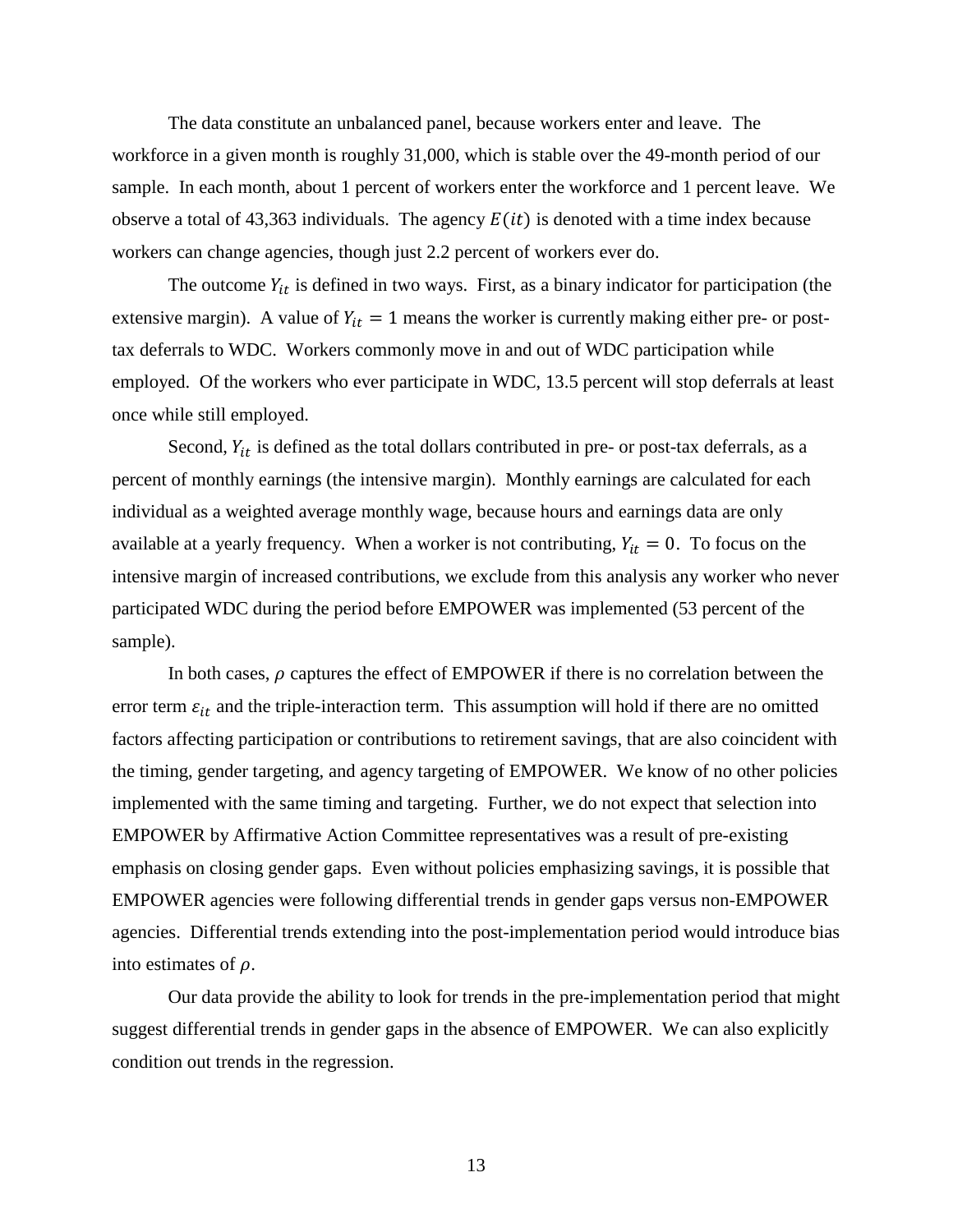Some other improvements on Equation (1) include controlling for additional person-level variables such as marital status, age, and race/ethnicity. We go a step further and use the panel structure of the data to include person fixed effects, controlling for anything about individuals that is time-invariant.

In regression estimates we cluster standard errors by agency, which is the level of the policy change (Moulton 1986; Bertrand, Duflo, and Mullanaithan 2004). There are 20 agencies, but over 1.4 million person-month observations. Clustering therefore tends to increase standard errors greatly.

The interpretation of each estimated effect is shaped by sampling and specification, but also by the overall circumstances of the intervention. EMPOWER is implemented at the agency level and is optional to workers. Because the information provided is readily available online, the effects of EMPOWER operate through motivation and empowerment, and making information salient. We do not have individual-specific measures of exposure to the financial education, knowledge gained, or increased motivation. However, the agency-wide estimates of changes in saving behavior are still useful to decision makers considering implementing financial education. Wherever it is costly and infeasible to *require* education, the "intent to treat" effect of *offering* education is most relevant.

The coefficient  $\rho$  is an average across all types of workers. Our data also allow for testing of heterogeneous effects by individual characteristics of workers or agencies. In particular, we explore whether EMPOWER has a greater effect on younger workers (below 50), and on married versus unmarried workers. To do so we break up the sample and estimate regressions separately for each group.

# **Effects of EMPOWER**

This section reports results starting from a comparison of means and proceeding through various regression adjustments. In each setting we report effects on participation and contribution outcomes.

## *Graphical Results*

Figure 5 shows our empirical strategy graphically. The figure tracks the progression of gender gaps in retirement savings at agencies that implemented EMPOWER, versus agencies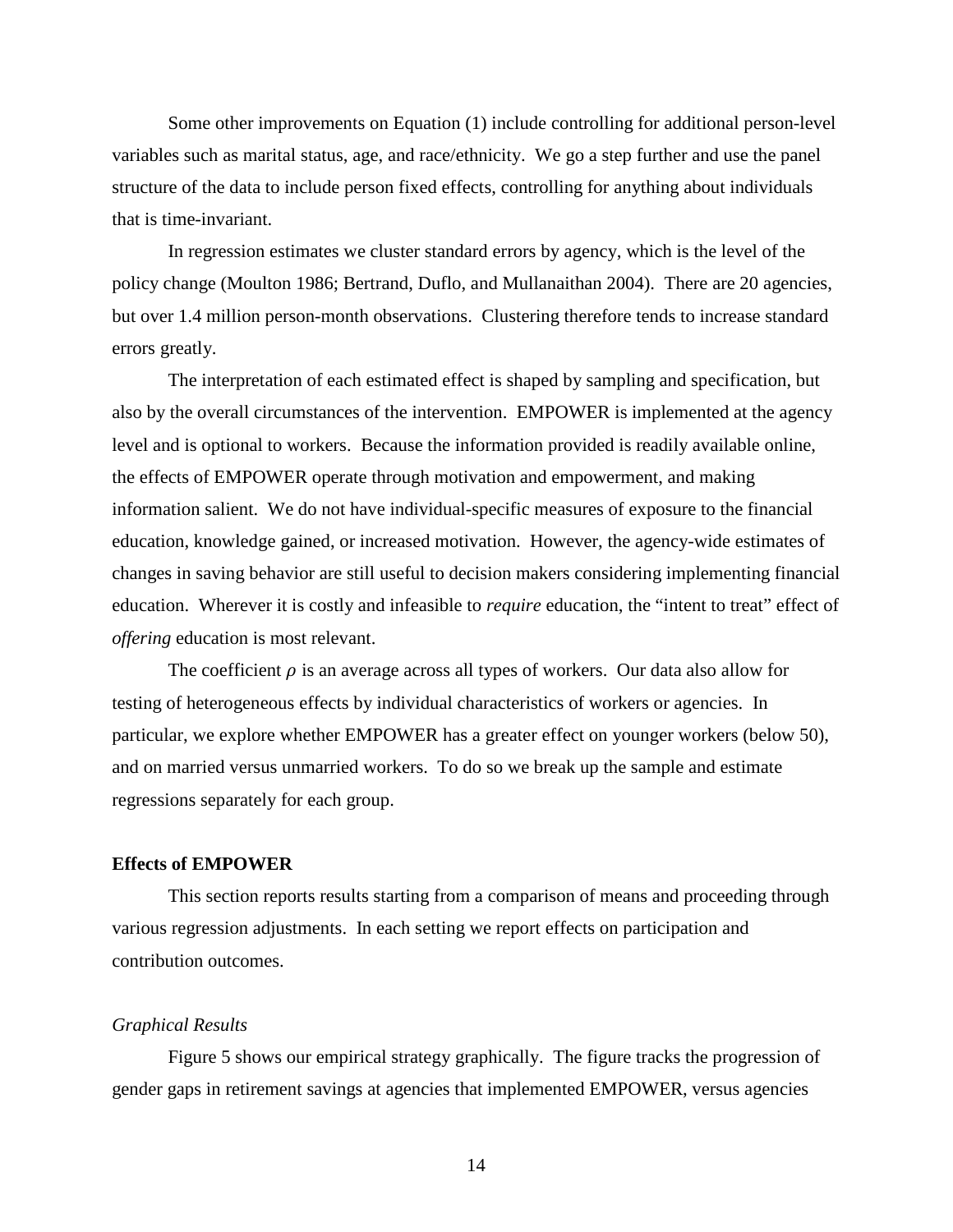that never implemented EMPOWER. In both groups of agencies, men are more likely to participate than women. EMPOWER agencies have a larger initial gender gap, and lower rates of participation overall. Controlling for all of these level differences, we look for divergence in the gender gap after implementation of EMPOWER. The small rise in the "EMPOWER, women" line after implementation, relative to the other three lines, suggests a positive effect of the program.

There is some suggestion of pre-implementation trends that differ across groups of agencies. Genders at the EMPOWER agencies appear to converge slightly while the opposite happens and non-EMPOWER agencies. Absent any effect of EMPOWER, continuing these trends into the post period could lead to an estimated positive effect. Therefore controlling for trends will be important in the regression analysis.

Figure 5. Extensive margin effects of EMPOWER



Source: Wisconsin Employee Trust Funds. Includes all Wisconsin Retirement System eligible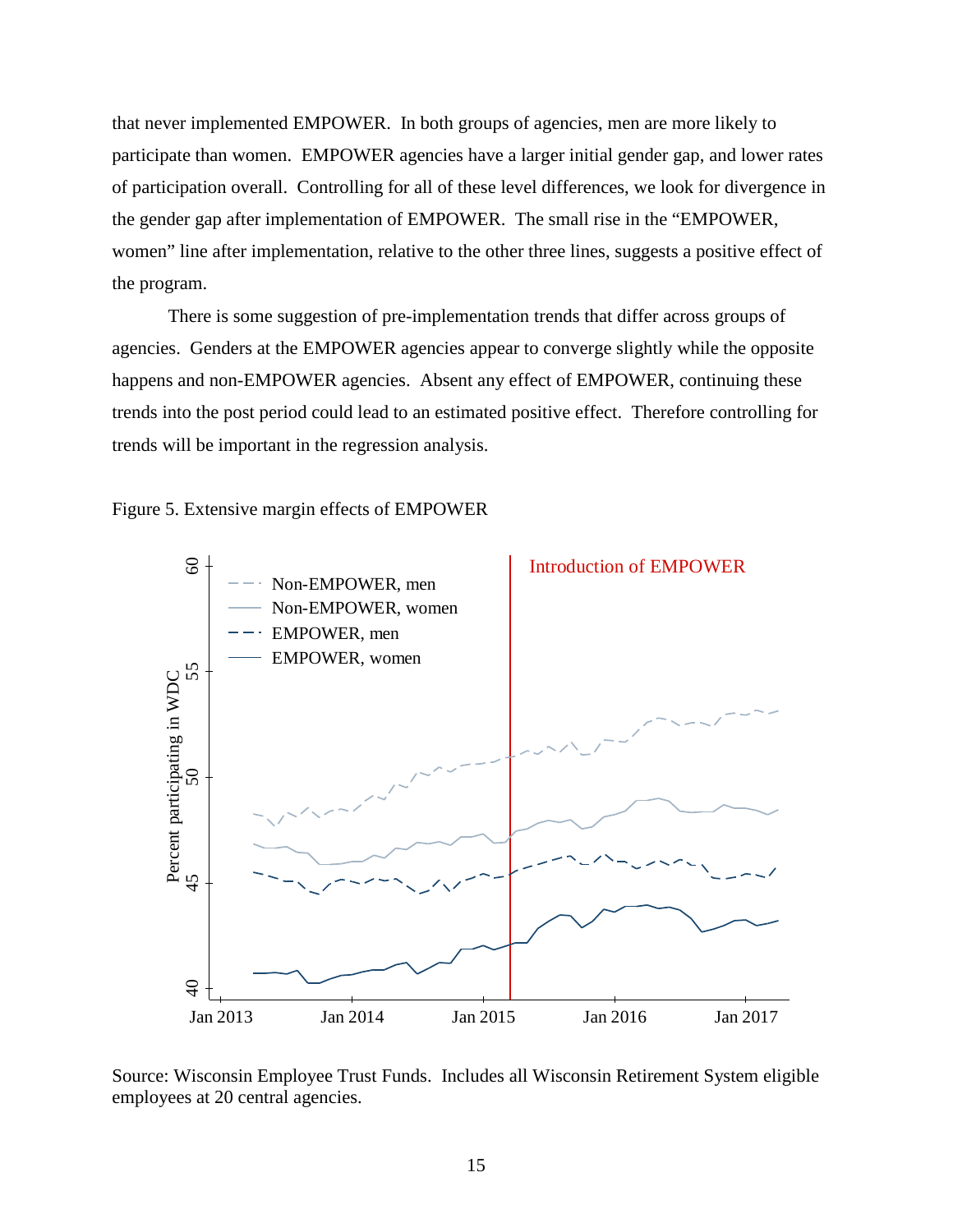Figure 6 does not suggest an effect on contributions. For contributions, women lag behind men in both groups of agencies, but the EMPOWER group contributes more on average for both genders.





Source: Wisconsin Employee Trust Funds. Includes all Wisconsin Retirement System eligible employees at 20 central agencies, who participated in WDC before April 2015.

# *Triple-Difference Estimates*

Table 2 averages together all months in the pre-implementation and post-implementation periods for each gender, resulting in eight cell means. Table 2 unpacks the composition of the effect by each difference. Reading the differences, men and women in both groups of agencies increased rates of participation. The differences in differences (DD) by EMPOWER group show men's participation increased at higher rates at non-EMPOWER agencies, while women's participation increased at higher rates at EMPOWER agencies. The triple-difference uses the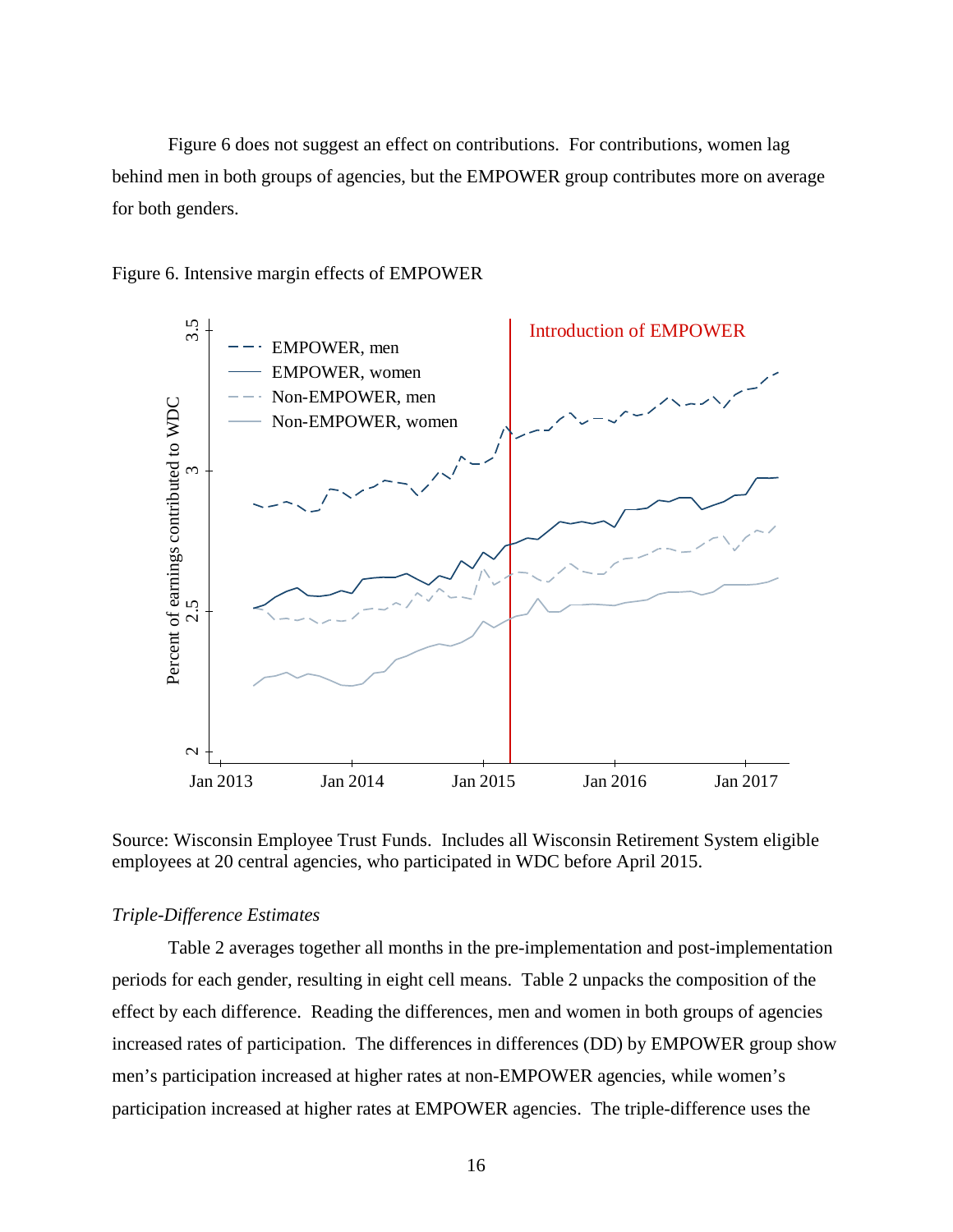non-EMPOWER group as a counterfactual, and thus assumes women would have lost ground were it not for EMPOWER. The triple-difference effect is therefore larger than the differencein-difference effect at EMPOWER agencies.

 $T_{\rm{eff}}$  2. Differences in differences in percent participation in  $T_{\rm{eff}}$ 

|            |                        |      |        | Table 2. Differences in differences in percent participation in WDC |                |       |        |
|------------|------------------------|------|--------|---------------------------------------------------------------------|----------------|-------|--------|
|            | Non-<br><b>EMPOWER</b> |      |        |                                                                     | <b>EMPOWER</b> |       |        |
|            | Pre                    | Post | Diff.  | Pre                                                                 | Post           | Diff. | DD     |
| Men        | 49.3                   | 52.1 | 2.8    | 45.0                                                                | 45.8           | 0.8   | $-2.0$ |
| Women      | 46.6                   | 48.3 | 1.7    | 41.0                                                                | 43.2           | 2.2   | 0.5    |
| <b>DD</b>  |                        |      | $-1.1$ |                                                                     |                | 1.4   |        |
| <b>DDD</b> |                        |      |        |                                                                     |                |       | 2.5    |

Source: Wisconsin Employee Trust Funds. Includes all Wisconsin Retirement System eligible employees at 20 central agencies over April 2013 through April 2017. DD: difference in difference. DDD: triple-difference.

Table 3 follows the same structure for contributions as a percent of earnings, among workers who participated in the pre-implementation period. All four groups increased contributions on average. However the difference in difference is lower for women than men, leading to a negative triple-difference estimate.

|            | Non-<br><b>EMPOWER</b> |      |       | <b>EMPOWER</b> |      |         |         |
|------------|------------------------|------|-------|----------------|------|---------|---------|
|            | Pre                    | Post | Diff. | Pre            | Post | Diff.   | DD      |
| Men        | 2.52                   | 2.70 | 0.18  | 2.95           | 3.22 | 0.27    | 0.09    |
| Women      | 2.32                   | 2.55 | 0.23  | 2.61           | 2.86 | 0.25    | 0.02    |
| <b>DD</b>  |                        |      | 0.05  |                |      | $-0.02$ |         |
| <b>DDD</b> |                        |      |       |                |      |         | $-0.07$ |

Table 3. Differences in differences in contributions to WDC

Source: Wisconsin Employee Trust Funds. Includes all Wisconsin Retirement System eligible employees at 20 central agencies over April 2013 through April 2017. Restricted to participants in WDC before April 2015. DD: difference in difference. DDD: triple-difference.

# *Regression Adjustments*

The above analysis operates using group means, without accounting for the composition of each group in terms of personal characteristics, and does not report standard errors that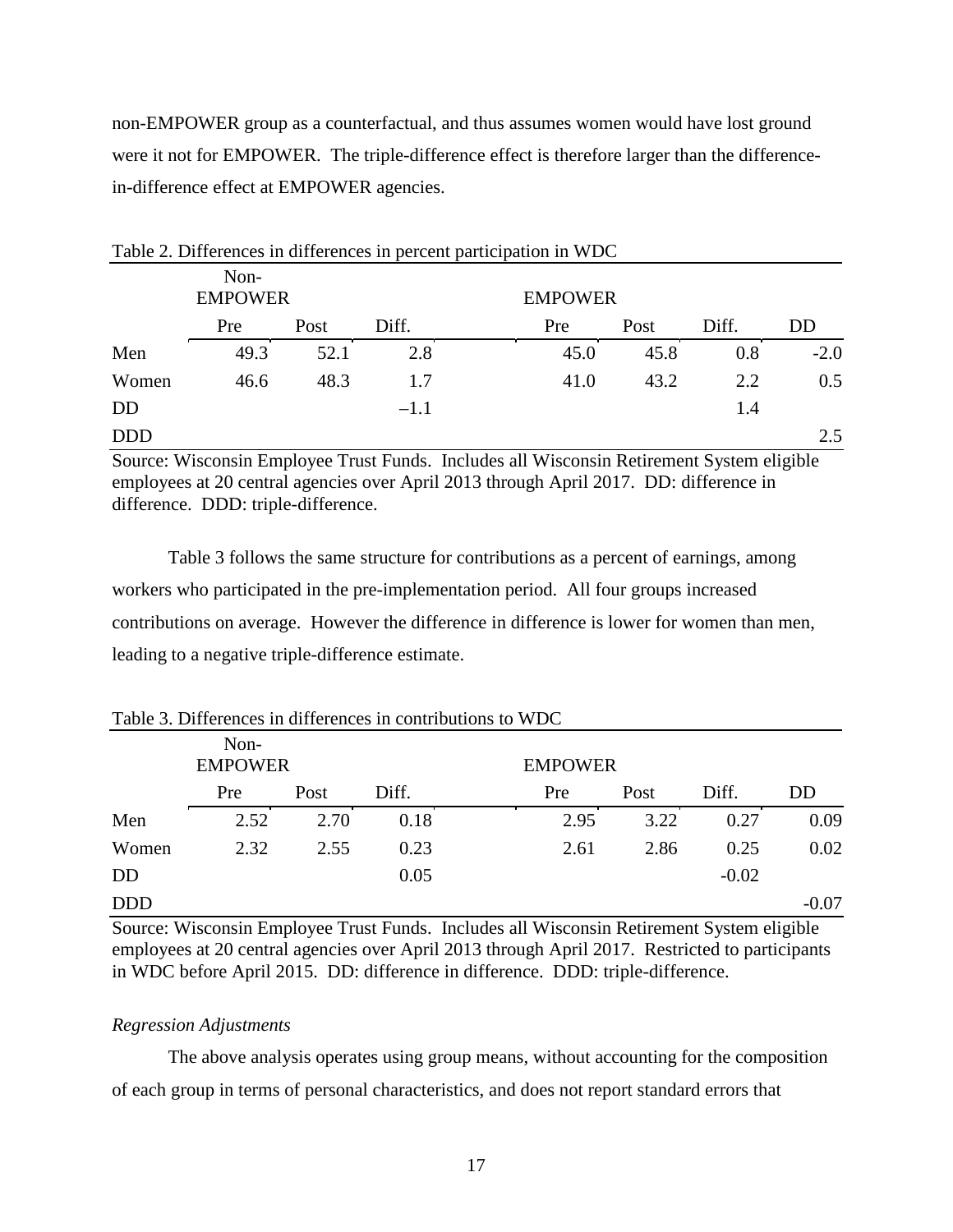account for serial correlation within groups. This subsection presents regression-adjusted results, which support the conclusion of a small positive effect on participation with no apparent effect on contributions among participants.

Results appear in Table 4. Each line only reports the coefficient (estimate and standard error) of the interaction term representing the effect of EMPOWER. Each line successively adds terms. The first line simply adds standard errors to the estimated triple-differences from the prior tables. The participation result is statistically significant at the 5 percent level. An increase in participation of 2.6 closes the gender gap at EMPOWER agencies by about two thirds.

Second, we add person covariates and more flexible controls for agency and month. The conclusions are unchanged. Third, we add agency-specific linear time trends. Now the estimated positive effect on participation is smaller and no longer statistically significant. A 1.4 percentage-point increase still closes a large fraction of 4.0 percentage-point the preimplementation gender gap at EMPOWER agencies. However the estimate in this specification is not quite as precise.

|                                          |        | Participation<br>(% ) | Contributions<br>(% of earnings) |              |  |
|------------------------------------------|--------|-----------------------|----------------------------------|--------------|--|
| Specification                            | Coeff. | (SE)                  | Coeff.                           | (SE)         |  |
| Equation $(1)$                           | 2.64   | $(1.05)$ **           | $-0.027$                         | (0.055)      |  |
| + Person covariates, agency FE, month FE | 2.45   | $(1.01)$ **           | $-0.041$                         | (0.050)      |  |
| + Agency linear time trends              | 1.43   | (1.12)                | $-0.036$                         | (0.056)      |  |
| + Person FE (excluding agency switchers) | 0.09   | (0.34)                | $-0.063$                         | $(0.034)$ *  |  |
| All of the above, men only (DD)          | 0.67   | $(0.25)$ **           | 0.038                            | (0.026)      |  |
| All of the above, women only (DD)        | 1.06   | ***<br>(0.31)         | 0.020                            | $(0.008)$ ** |  |

#### Table 4. Regression estimates

Source: Wisconsin Employee Trust Funds. Standard errors clustered at agency level. Rows with person fixed effects exclude 2.2 percent of sample who change employers. FE: fixed effects.  $* p < 0.10** p < 0.05*** p < 0.01$ 

The fourth line adds person fixed effects. To focus on the within-person impact of EMPOWER, we leave out the small fraction of workers who change agencies during the panel. This ensures that the most significant temporal change will be exposure to EMPOWER. The within-person estimates show no impact of EMPOWER on participation, and a negative impact on contributions. To unpack this result we separately estimate the regression for men and women. This amounts to a difference-in-difference within each gender. In both cases there are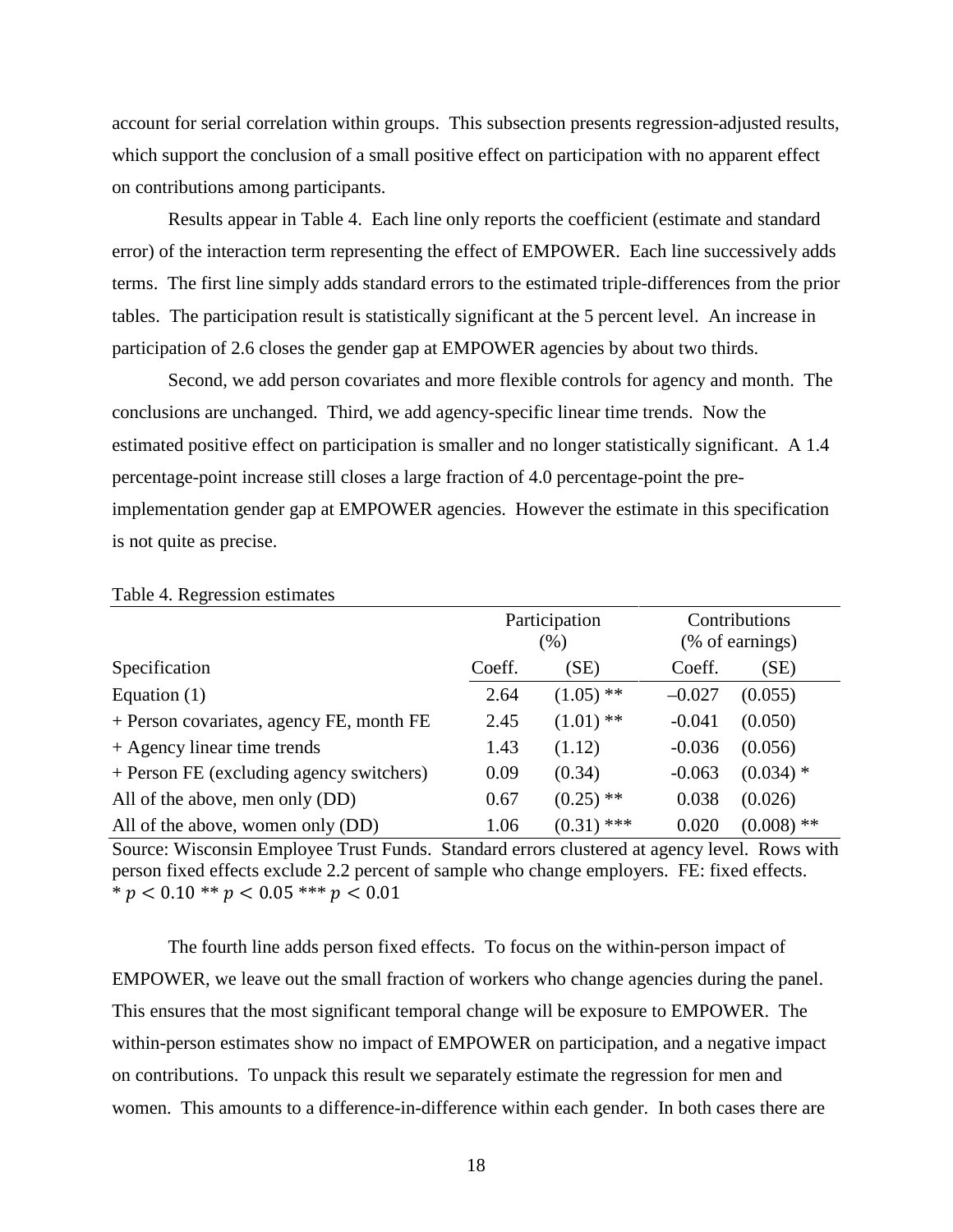positive and statistically significant effects among women. The lack of a triple-difference effect can be explained by an apparent positive effect for men as well. Spillovers to men are of course possible with discussions between employees.

The difference-in-difference effects on participation for men somewhat surprisingly have different signs in the raw means versus the trend-adjusted, within-person regression. The raw means suggest that workers at EMPOWER agencies lost ground relative to non-EMPOWER peers. This relationship apparently reverses relative to agency trends. We conclude that controlling for trends is important in this context.

### *Heterogeneous Effects*

The final set of analyses concerns heterogeneous effects by individual characteristics. Undertaking each of the analyses above in separate subgroups, there is not strong evidence for differences by personal characteristics. Effects appear somewhat larger for younger workers, defined here as those under 50. This makes sense, because workers nearing retirement have higher saving rates and are less likely to be moved by financial education. Effects do not appear to differ strongly based on marital status, but may be greater for married workers. Full results for these and other heterogeneity analyses are available by request from the authors.

# **Discussion and Conclusion**

This study examined a targeted intervention to increase retirement savings among women. Because of the program's implementation, and access to panel data on participants, we are able to investigate the effects of the program, in the context of recent trends among a diverse population of 31,000 workers. EMPOWER appears to increase retirement savings, but results are somewhat dependent on the context and method of estimation. The effect on participation, but not retirement contributions, is consistent with EMPOWER making workers aware of the option to use deferred compensation but not motivating knowledgeable savers to contribute more.

Our results provide an important contribution to research on financial education for retirement savings. The sample size, frequency, and accuracy of our data are rare in this literature, allowing us to capture with relative precision the effects of EMPOWER on WDC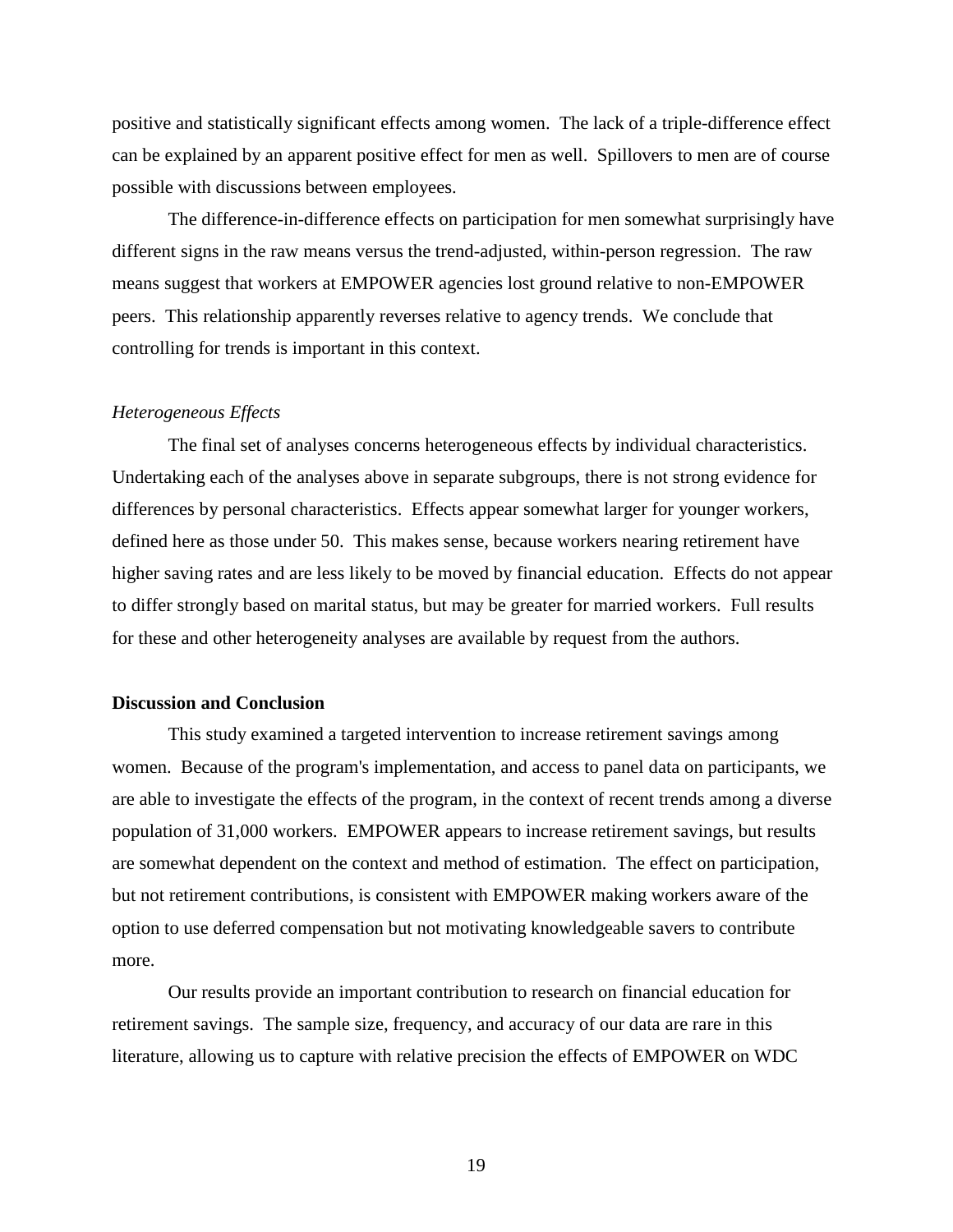savings. However, we lack the ability to measure expected Social Security benefits of these workers, retirement accounts of spouses, or other household finances that may be affected.

Researchers have come to conflicting conclusions about whether current rates of retirement savings constitute a crisis, and whether information and encouragement should matter (Munnell, Rutledge, and Webb 2014). Our study, showing positive but somewhat fragile effects of financial education, is consistent with households lacking information and encouragement, but it does not settle the debate on the adequacy of savings rates.

EMPOWER is easily portable to other contexts at low cost, since it works by making general, publicly available information salient through peer-to-peer engagement. EMPOWER consists of several activities, and because they are delivered together we cannot identify which among them has the greatest impact on financial knowledge, motivation, and saving behavior. More research is needed to understand all the causes of gender gaps in saving, and the extent to which financial education can help.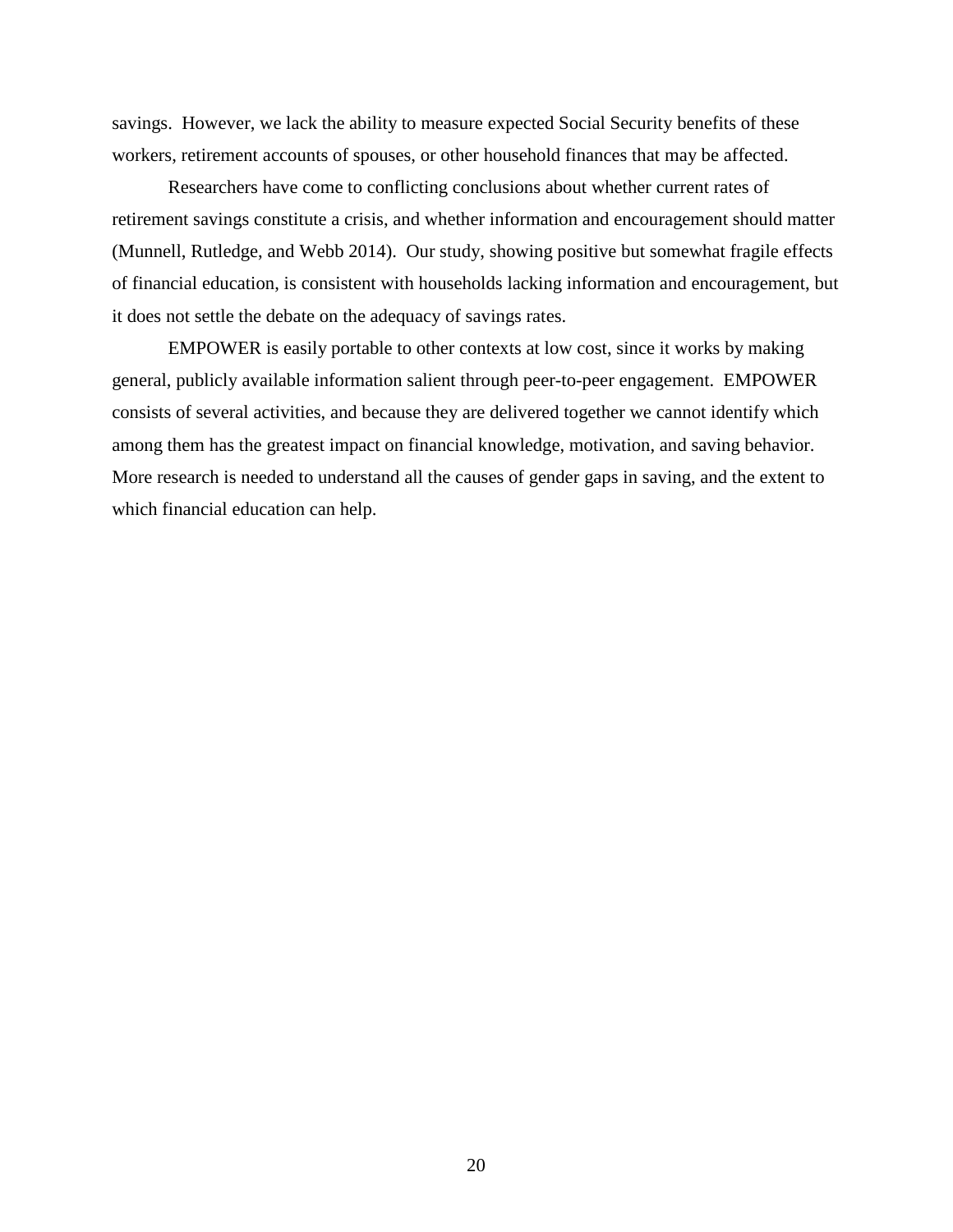# **References**

- American Association of University Women (AAUW). 2017. Deeper in Debt: Women and Student Loans. Washington, D.C.
- Bajtelsmit, Vickie L., Alexandra Bernasek, and Nancy A. Jianakoplos. 1999. "Gender Differences in Defined Contribution Pension Decisions." *Financial Services Review* 8  $(1): 1-10.$
- Bajtelsmit, Vickie L., and Nancy A. Jianakoplos. 2000. "Women and Pensions: A Decade of Progress?" Employee Benefit Research Institute Issue Brief No. 227.
- Bernheim, B. Douglas, and Daniel M. Garrett. 2003. "The Effects of Financial Education in the Workplace: Evidence from a Survey of Households." *Journal of Public Economics* 87: 1487–1519.
- Bertrand, Marianne, Esther Duflo, and Sendhil Mullainathan. 2004. "How Much Should We Trust Differences-in-Differences Estimates?" *Quarterly Journal of Economics* 119 (1): 249–275.
- Beshears, James, Jmaes J. Choi, David Laibson, and Brigitte C. Madrian. 2009. "The Importance of Default Options for Retirement Saving Outcomes: Evidence from the United States." In *Social Security Policy in a Changing Environment*, eds. Jeffrey R. Brown, Jeffrey B. Liebman, and David A. Wise, 195–198. Chicago: University of Chicago Press.
- Bucher-Koenen, Tabea, Annamaria Lusardi, Rob Alessie, and Marten van Rooij. 2016. "How Financially Literate Are Women? An Overview and New Insights." *Journal of Consumer Affairs* 51 (2): 255–283.
- Collins, J. Michael, and Carly Urban. 2016. "The Role of Information on Retirement Planning: Evidence from a Field Study." *Economic Inquiry* 54 (4): 1860–1872.
- Charness, Gary, and Uri Gneezy. 2012. "Strong Evidence for Gender Differences in Risk Taking." *Journal of Economic Behavior & Organization* 83 (1): 50–58.
- Clark, Robert L., Madeleine B. d'Ambrosio, Ann A. McDermed, and Kshama Sawant. 2006. "Retirement Plans and Saving Decisions: The Role of Information and Education." *Journal of Pension Economics & Finance* 5 (1): 45–67.
- Copeland, Craig. 2014. "Employment-Based Retirement Plan Participation: Geographic Differences and Trends, 2013." Employee Benefit Research Institute Issue Brief No. 405.
- Dieleman, Joseph L., Ranju Baral, Maxwell Birger, et al.. 2016. US Spending on Personal Health Care and Public Health, 1996-2013. *JAMA* 316 (24): 2627–2646.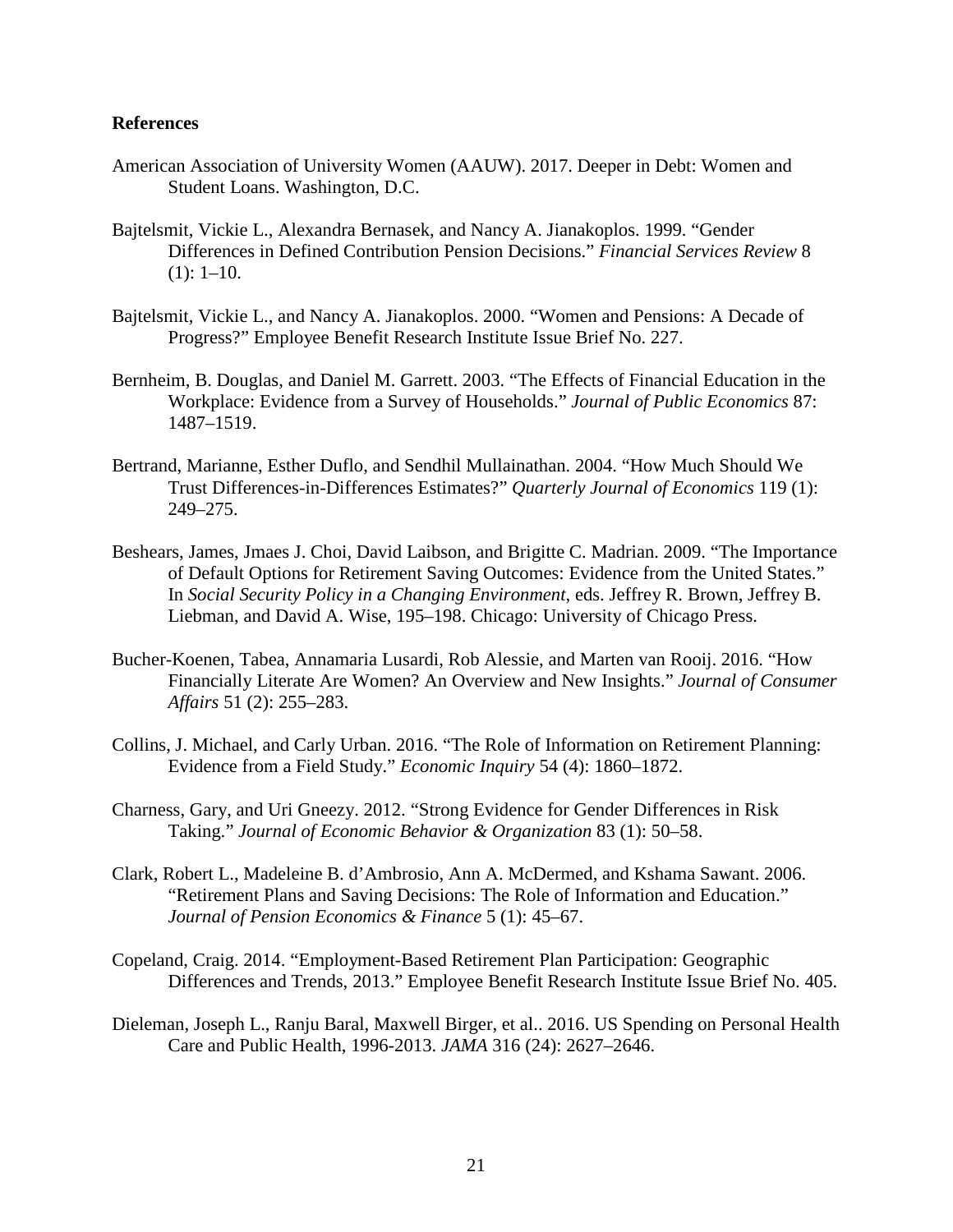- Duflo, Esther, and Emmanuel Saez. 2003. "The Role of Information and Social Interactions in Retirement Plan Decisions: Evidence from a Randomized Experiment." *Quarterly Journal of Economics* 118 (3): 815–842.
- Dwyer, Peggy D., James H. Gilkeson, and John A. List. 2002. "Gender Differences in Revealed Risk Taking: Evidence from Mutual Fund Investors." *Economics Letters* 76 (2): 151– 158.
- United States Government Accountability Office (GAO). 2007. "Women Face Challenges in Ensuring Financial Security in Retirement." GAO-08-105, a report to Ranking Member, Special Committee on Aging, U.S. Senate.
- Fernandes, Daniel, John G. Lynch, Jr., and Richard G; Netemeyer. 2014. "Financial Literacy, Financial Education, and Downstream Financial Behaviors." *Management Science* 60 (8): 1861–1883.
- Fidelity Investments. 2017. "Who's the Better Investor: Men or Women?" Online article May 18, 2017.
- Gale, William G., John Karl Scholz, and Ananth Seshadri. 2009. "Are All Americans Saving 'Optimally' for Retirement?" Working Paper.
- Goldin, Claudia. (2014). "A Grand Gender Convergence: Its Last Chapter." *American Economic Review* 104 (4): 1091–1119.
- Hastings, Justine S., Brigitte C. Madrian, and William L. Skimmyhorn. "Financial Literacy, Financial Education, and Economic Outcomes." *Annual Review of Economics* 2013 (5): 347–373.
- Holden, Karen. 2012. "Understanding Gender Disparities in Tax-Deferred Retirement Account Balances: Saving Through the Wisconsin Deferred Compensation Program." La Follette School Working Paper No. 2012-011. University of Wisconsin-Madison.
- Lusardi, Annamaria, and Olivia S. Mitchell. 2007. "Financial Literacy and Retirement Preparedness: Evidence and Implications for Financial Education." *Business Economics* January 2007: 35–44.
- Lusardi, Annamaria, and Olivia S. Mitchell. 2008. "Planning and Financial Literacy: How Do Women Fare?" *American Economic Review* 98 (2): 413–417.
- Lusardi, Annamaria, and Olivia S. Mitchell. 2014. "The Economic Importance of Financial Literacy: Theory and Evidence." *Journal of Economic Literature* 52 (1): 5–44.
- Karlsson, Niklas, George Loewenstein, and Duane Seppi. 2009. "The Ostrich Effect: Selective Attention to Information." *Journal of Risk and Uncertainty* 38 (2): 95–115.